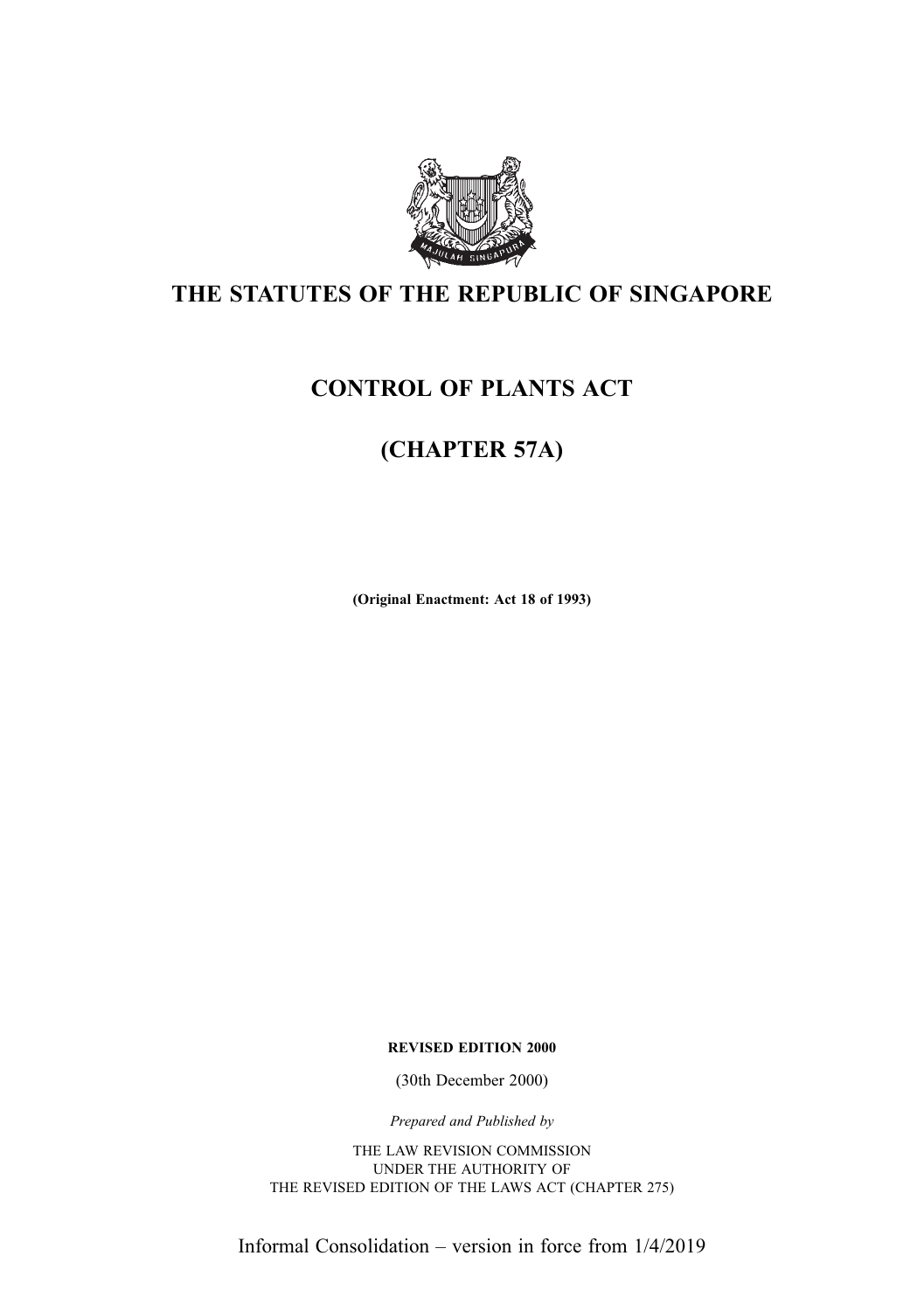# CHAPTER 57A

#### 2000 Ed.

# Control of Plants Act

#### ARRANGEMENT OF SECTIONS

#### PART I

#### PRELIMINARY

#### **Section**

- 1. Short title
- 2. Interpretation
- 3. Administration of Act and appointment of authorised officer, etc.
- 4. Officers deemed to be public servants
- 5. Officer to produce identification on request
- 6. Director-General may authorise public officer, etc., to exercise powers and perform duties

#### PART II

#### IMPORT AND TRANSHIPMENT OF FRESH FRUITS AND VEGETABLES

- 7. Prohibition of import or transhipment of fresh fruits or vegetables without licence
- 8. Prohibition of import or transhipment of fresh fruits or vegetables without permit

#### PART III

#### CONTROL OF CULTIVATION OF PLANTS

- 9. Application of this Part
- 10. No cultivation of plants without licence
- 11. Use of pesticide
- 12. Certified pesticide operator
- 13. Suspension or cancellation of certification of pesticide operator
- 14. Application for registration of pesticide
- 15. Protection of confidential supporting information about innovative pesticides
- 16. Circumstances where protection under section 15 does not apply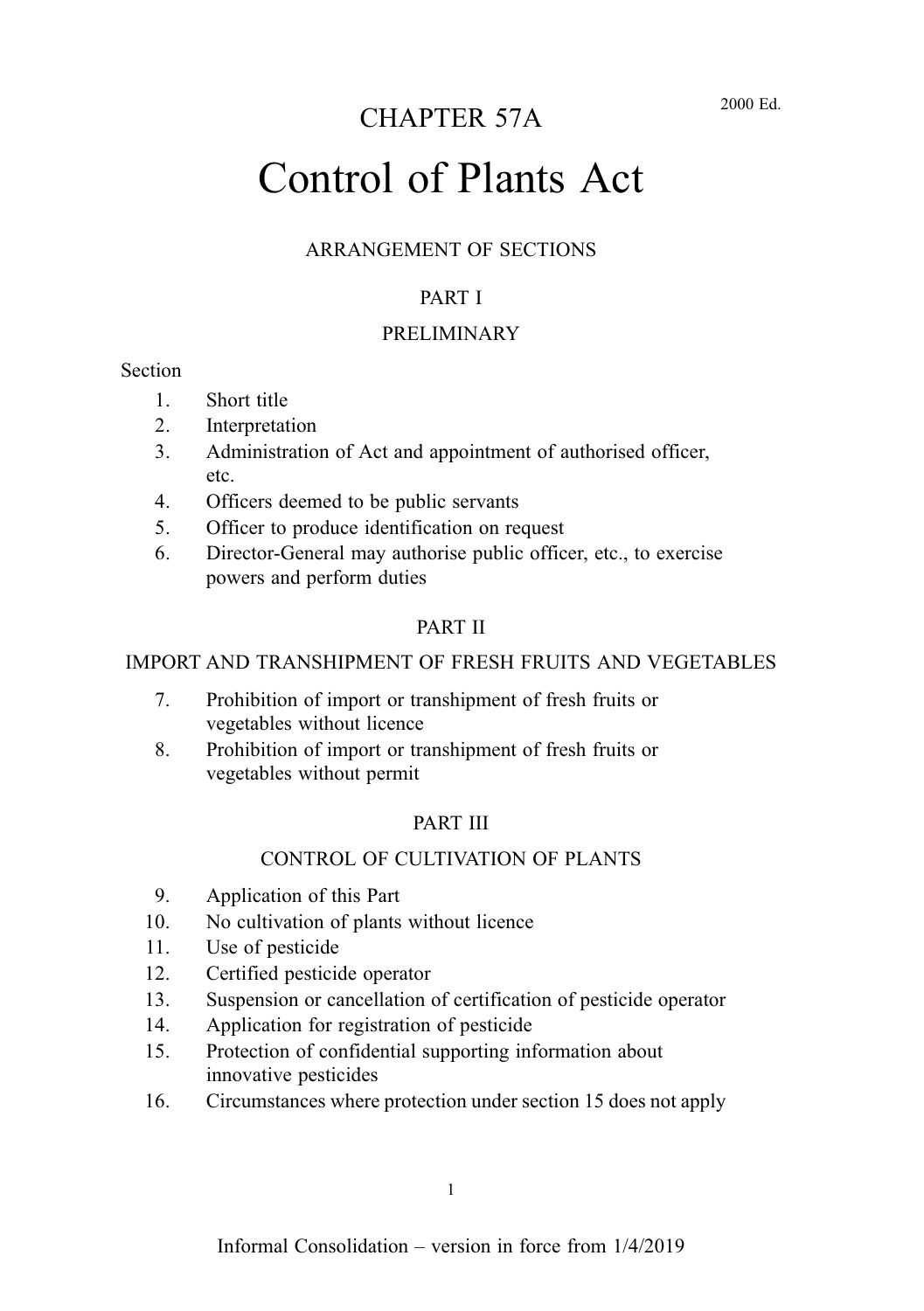#### PART IV

#### PROHIBITED PLANTS

#### **Section**

- 17. Minister may prohibit cultivation of plants
- 18. Presumption that owner and occupier permitted growing of prohibited plants
- 19. Certificate of Director-General to be conclusive evidence
- 20. Eradication and destruction of prohibited plants

#### PART V

#### CONTROL OF PESTS

- 21. Power to direct destruction or treatment of plants, etc.
- 22. Placing land under quarantine
- 23. Application for examination of quarantined area
- 24. Power to order immediate destruction of plants
- 25. Clearing diseased land
- 26. Compensation
- 27. Accredited pest control agency

#### PART VI

#### EXPORT OF PLANTS

- 28. Minister may prohibit export of plants
- 29. Advisory committee
- 30. Phytosanitary certificate

#### PART VII

#### LICENCE AND PERMIT

- 31. Application for licence or permit
- 32. Revocation or suspension of licence or permit
- 33. Appeal

#### PART VIII

#### MISCELLANEOUS

- 34. Penalty
- 35. Offences committed by body corporate
- 36. Offences committed by agent or servant
- 37. General powers of authorised officers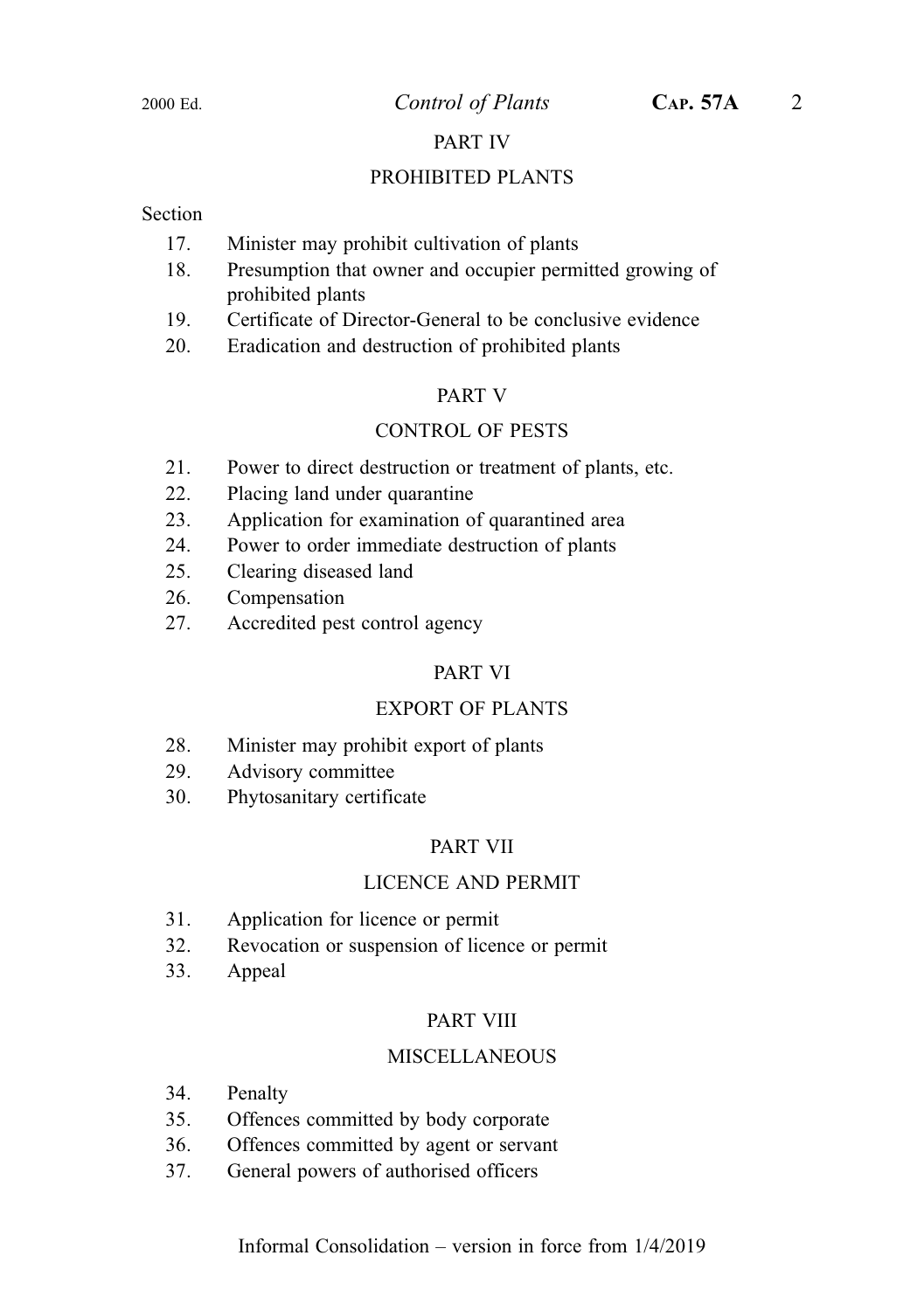#### Section

- 38. Power to label for identification
- 39. Power to take samples for analysis
- 40. Power to dispose of, etc., fresh fruits and vegetables
- 41. Access to documents, books and records
- 42. Forfeiture
- 43. Presumption of ownership
- 44. Service of notices
- 45. Protection from liability
- 46. Fees, etc., payable to Board
- 47. Composition of offences
- 48. Exemption
- 49. Rules

An Act to consolidate and amend the law relating to the cultivation, import, transhipment and export of plants and plant products, the protection of plants and plant products against pests and diseases, the control of the introduction of pests into Singapore, the use of pesticides, the measures pertaining to the development and improvement of the plant industry in Singapore and for purposes connected therewith.

[18th February 1994]

#### PART I

#### PRELIMINARY

#### Short title

1. This Act may be cited as the Control of Plants Act.

#### Interpretation

- 2. In this Act, unless the context otherwise requires
	- "authorised analyst" means any person appointed by the Director-General as an authorised analyst under section 3(3);
	- "authorised officer" means any person appointed by the Director-General as an authorised officer under section 3(2);

[Deleted by Act 10 of 2019 wef 01/04/2019]

Informal Consolidation – version in force from 1/4/2019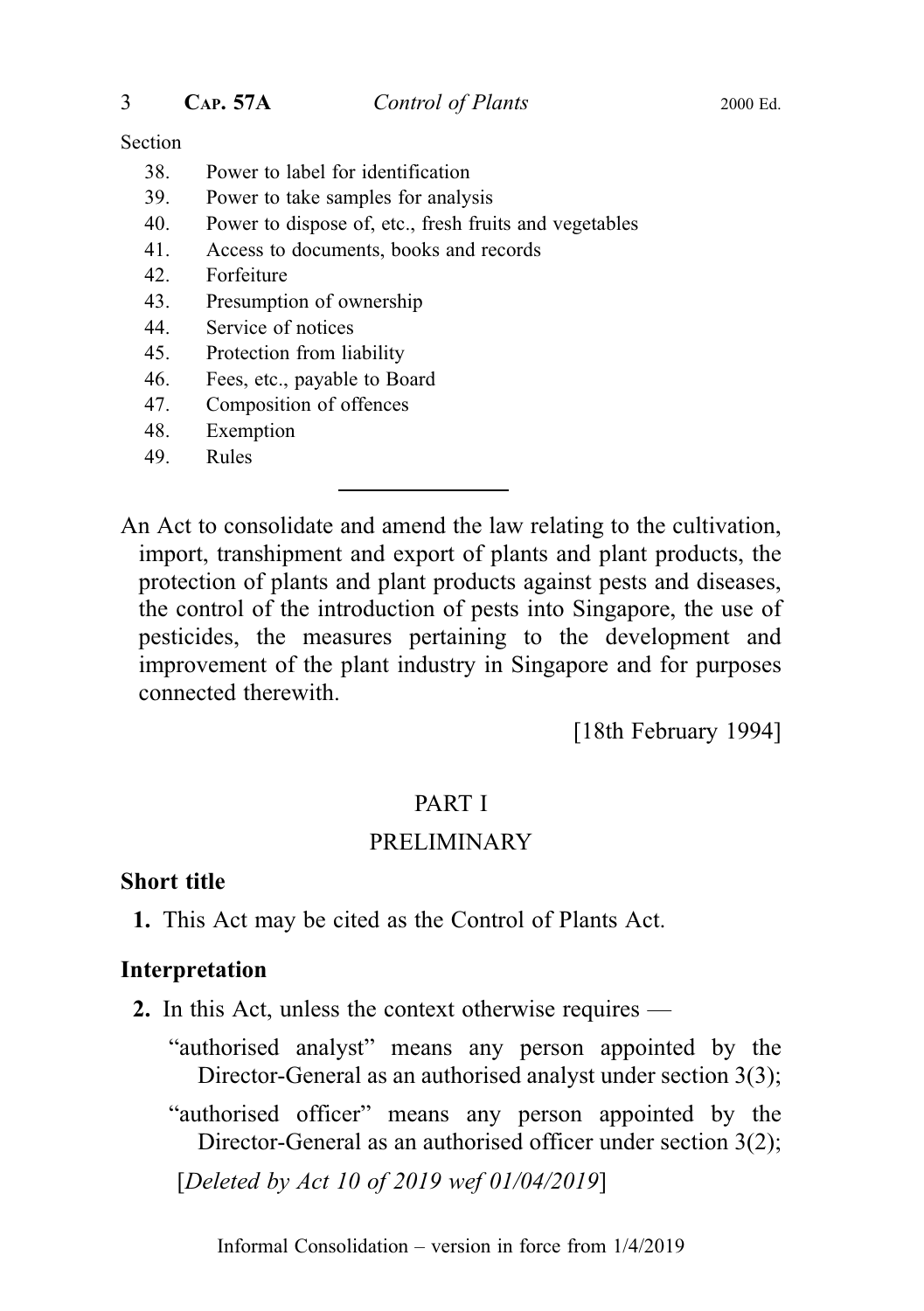"Board" means the National Parks Board established by the repealed National Parks Act (Cap. 198A, 1991 Ed.) as in force before 1 July 1996 and continued by section 3 of the National Parks Board Act (Cap. 198A);

[Act 10 of 2019 wef 01/04/2019]

- "certified pesticide operator" means a person who is certified as a pesticide operator under section 12;
- "conveyance" includes any aircraft, vessel, train, vehicle or any other artificial contrivance, whether mechanically propelled or otherwise used or capable of being used as a means of transport on land, water or air;
- "Director-General" means the Director-General, Plant Health appointed under section 3(1);

[Act 10 of 2019 wef 01/04/2019]

"diseased" means attacked by or infected with any pest;

- "fresh fruits and vegetables" means unprocessed and raw fruits and vegetables which are intended for human consumption;
- "import", with its grammatical variations and cognate expressions, means to bring or cause to be brought into Singapore by land, sea or air from any place which is outside Singapore but does not include the bringing into Singapore by land, sea or air (whether landed or transhipped in Singapore) for the sole purpose of being carried to any other country either by the same or another conveyance;
- "label" includes any written, printed, pictorial or other descriptive matter;

"land" includes —

- (a) the surface of the earth and all substances forming the surface;
- (b) the earth below the surface and all substances therein;
- (c) all vegetation and other natural products whether or not requiring the periodical application of labour for their production and whether on or below the surface;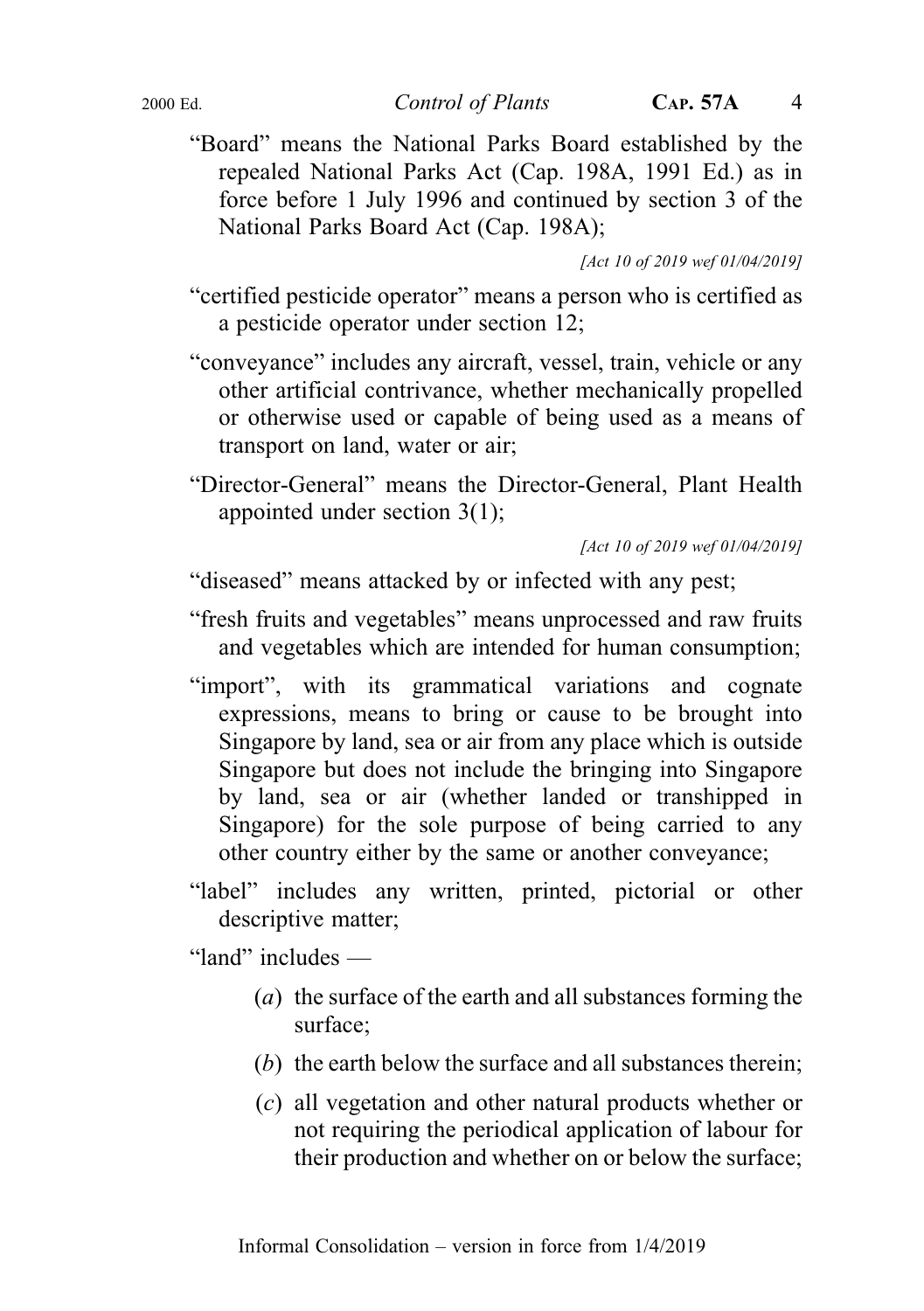- (d) all things attached to the earth, or permanently fastened to any thing attached to the earth, whether on or below the surface; and
- (e) land covered by water;
- "licensed grower" means a person who is issued with a licence under section 10;
- "occupier", in relation to any land, includes every person in actual possession, management or control thereof;
- "owner", in relation to any land, includes every lessee or tenant of the land;
- "package" includes every means by which plants, plant products and pests are encased, covered, enclosed, contained or packed for conveyance from one place to another;
- "pest" means any species, strain or biotype of plant, animal or pathogenic agent which is or is capable of being injurious to plants or plant products;
- "pesticide" means any substance or mixture of substances prepared or used for preventing, destroying, repelling or mitigating any pest and any substance or mixture of substances prepared or used as a plant regulator, defoliant or desiccant;
- "pesticide residue" means the remains of any substance resulting from the use of any pesticide, the level of which is prescribed by rules made under this Act;
- "phytosanitary certificate" means a phytosanitary certificate referred to in section 30(1);
- "plant" means any species of plant or any part thereof whether living or dead and includes any vegetable, fruit, flower, leaf, stem, branch, spore, seed, root, cutting, graft, scion and any other part whatsoever, whether severed or attached, intended for propagation or from which further plants may be propagated;
- "plant product" means any product derived from plants, either in their natural, manufactured or processed form;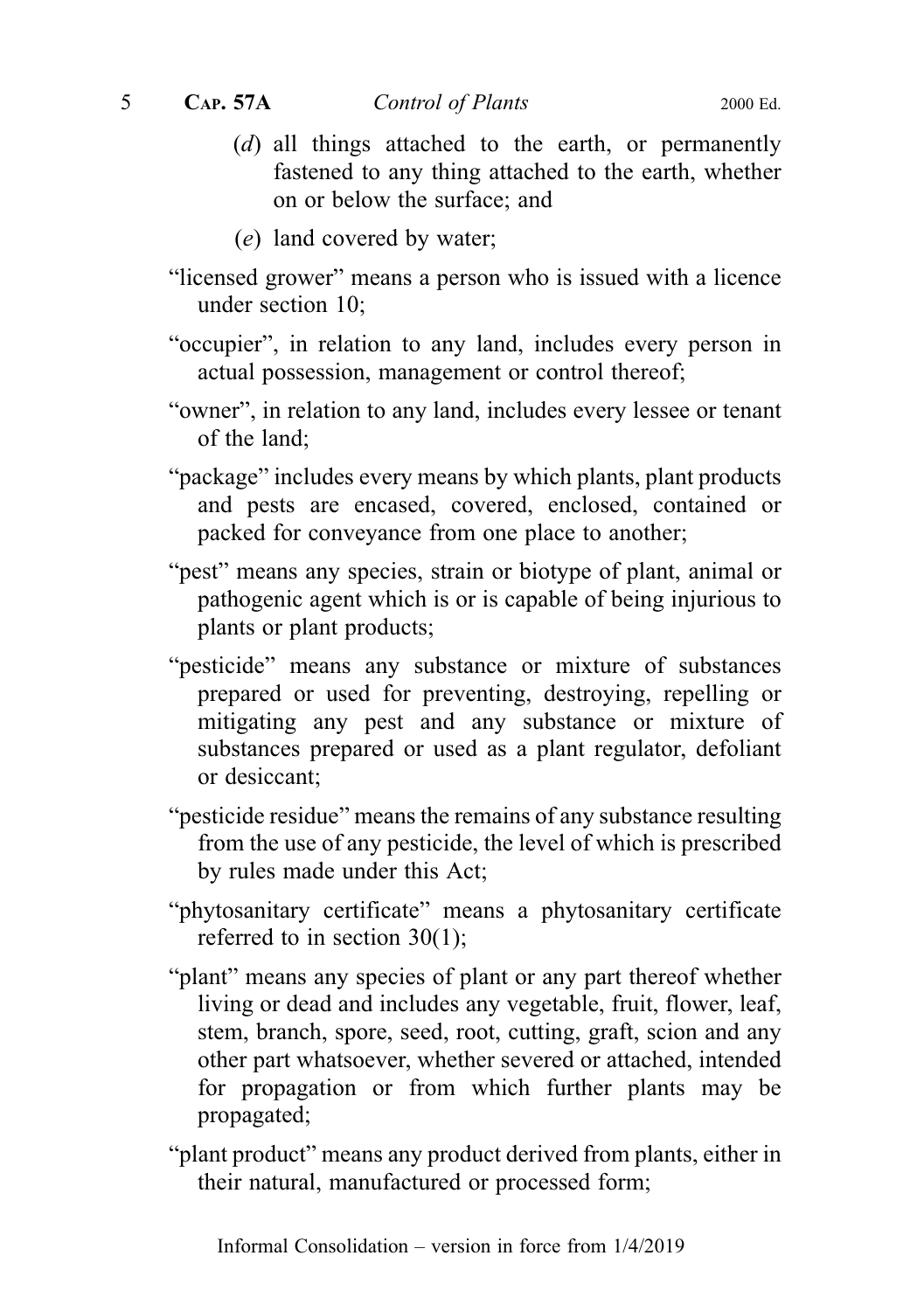"premises" includes land;

- "prohibited pesticide" means a pesticide not specified in the Tenth Schedule to the Food Regulations (Cap. 283, Rg 1);
- "prohibited pesticide residue" means the remains of any substance resulting from the use of any prohibited pesticide;

"prohibited plant" means any plant prohibited under section 17;

- "sell" includes offering or attempting to sell, or receiving for sale, or having in possession for sale, or exposing for sale, or sending or delivering for sale, or causing or allowing to be sold, offered or exposed for sale, and "sale" has a corresponding meaning;
- "soil" includes earth, water, peat, manure, compost, sand, clay and any other substance capable of supporting plant life, or transmitting any pest, whether or not used or intended to be used as a growing medium, or in any process of manufacture, or as ballast or for any other purpose whatsoever;
- "supply" includes offering or attempting to supply or having in possession for supply or causing or allowing to be supplied;
- "toxic chemical residue" means the remains of any chemical substance, other than pesticides, the level of which is prescribed by rules made under this Act;
- "tranship", with its grammatical variations and cognate expressions, means to bring or cause to be brought into Singapore by land, sea or air from any place which is outside Singapore any plant and thereafter to —
	- (a) remove or cause to be removed that plant from the conveyance in which it was brought into Singapore; and
	- (b) return or cause to be returned that plant to the same conveyance or transfer it or cause it to be transferred to another conveyance, for the purpose of export,

whether such plant is to be transferred directly between conveyances or whether it is to be landed in Singapore after it was brought into Singapore and stored, pending export;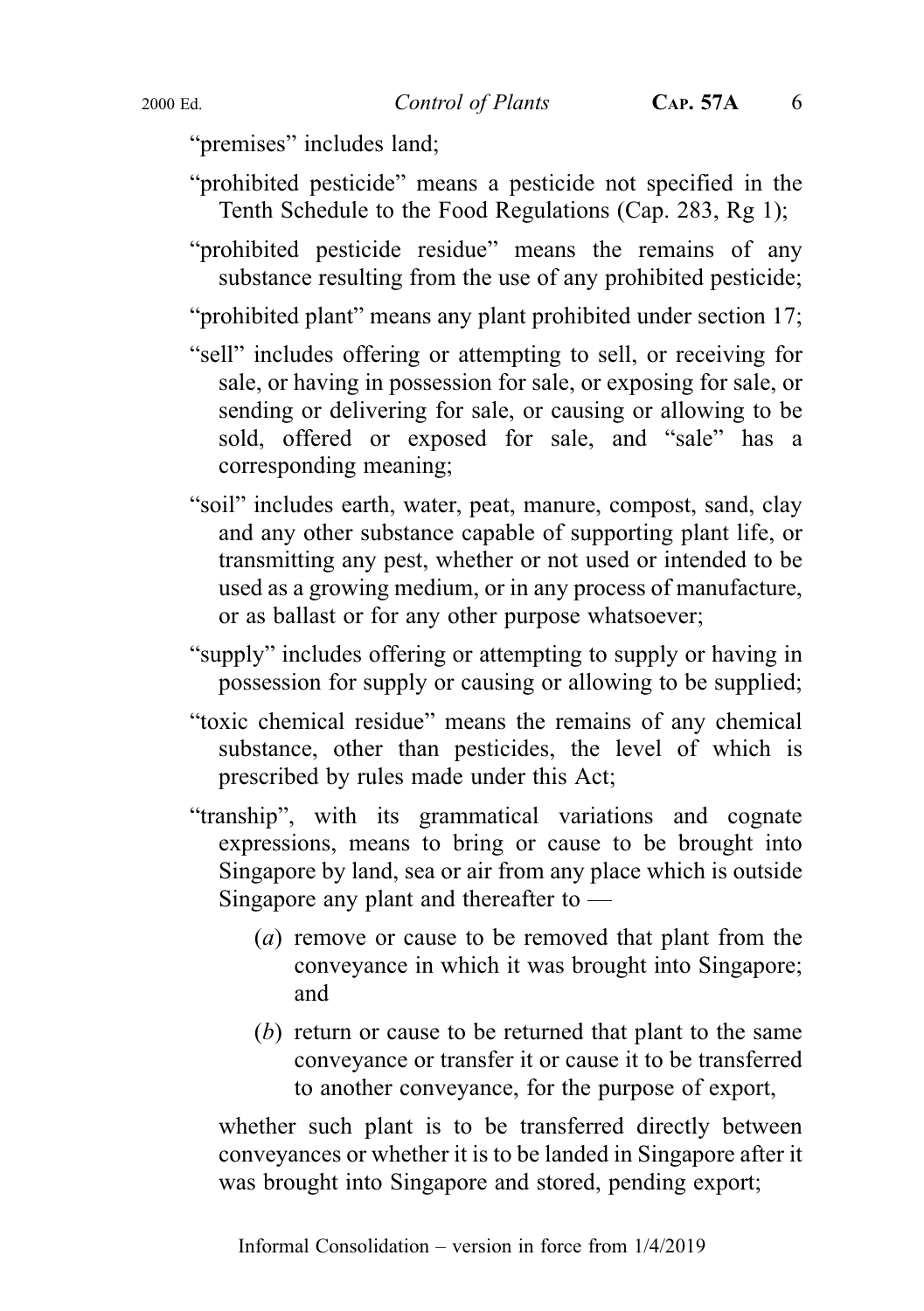"treatment" means disinfection and disinfestation to ensure the removal, sterilisation or killing of any pest by appropriate means.

[32/98; 16/2000]

### Administration of Act and appointment of authorised officer, etc.

3.—(1) The Board is responsible for the administration of this Act and any rules made thereunder, and to that end, the Board must appoint an officer of the Board to be the Director-General, Plant Health.

```
[Act 10 of 2019 wef 01/04/2019]
```
(2) The Director-General may, subject to the directions of the Board, appoint any of the following persons to be an authorised officer for the purpose of assisting the Director-General in administering and carrying out the provisions of this Act or any rules made thereunder:

- (a) an employee of the Board;
- (b) an employee of another statutory authority;
- $(c)$  a public officer;
- (d) an auxiliary police officer appointed under the Police Force Act (Cap. 235).

[Act 10 of 2019 wef 01/04/2019]

(3) The Director-General may appoint one or more persons with the prescribed qualifications and practical experience to be authorised analysts for the purposes of this Act and any rules made thereunder. [16/2000]

(4) The Director-General may delegate the exercise of all or any of the powers conferred or duties imposed upon the Director-General by any provision of this Act or any rules made thereunder (except the power of delegation conferred by this subsection) to an authorised officer; and any reference in the provision of this Act or any rules made thereunder to the Director-General includes a reference to such an authorised officer.

[Act 10 of 2019 wef 01/04/2019]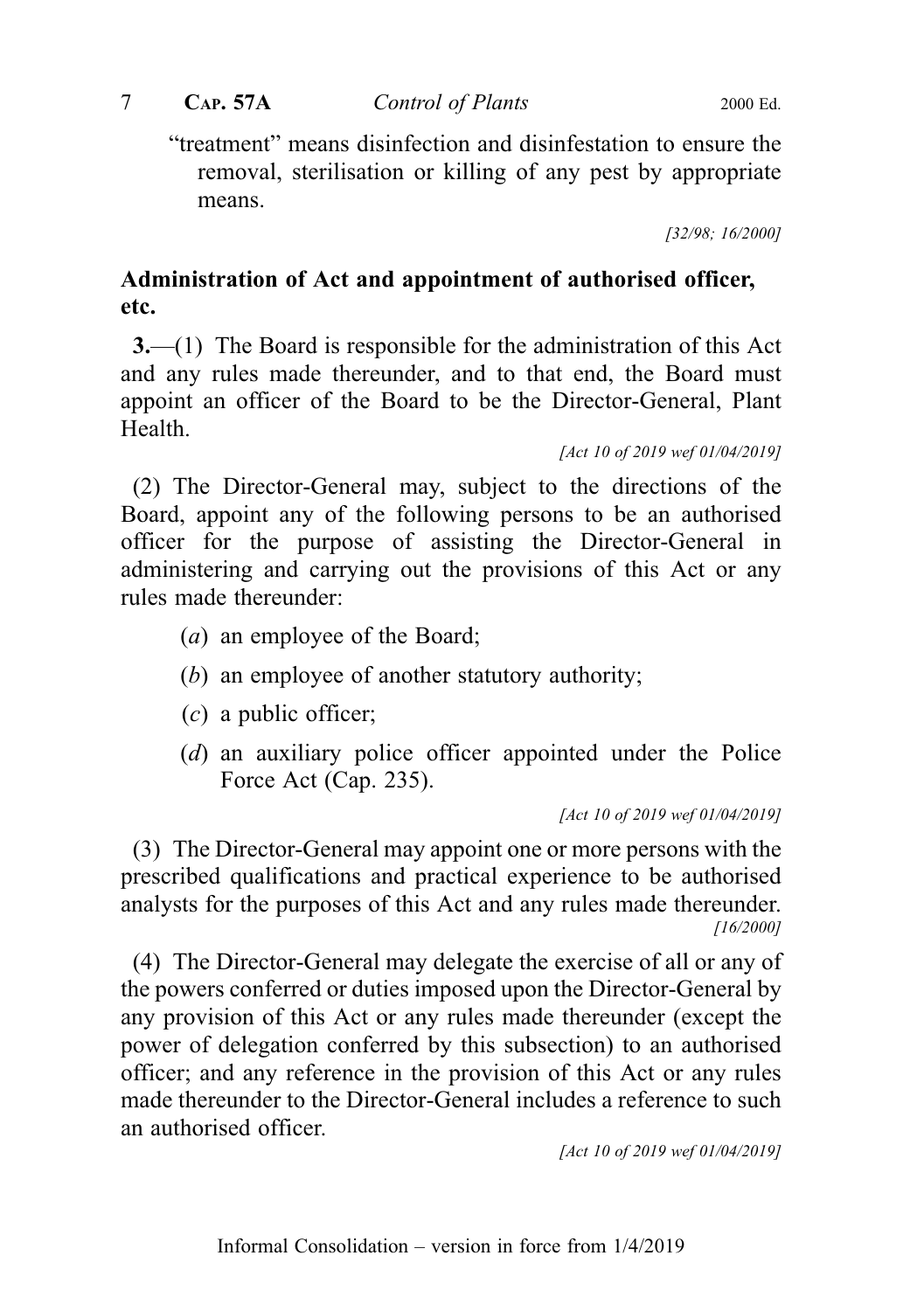(5) Any delegation under subsection (4) may be general or in a particular case and may be subject to such conditions or limitations as set out in this Act or as the Board may specify.

[Act 10 of 2019 wef 01/04/2019]

(6) The Director-General may, for any reason that appears to him to be sufficient, at any time revoke a person's appointment as an authorised officer.

[Act 10 of 2019 wef 01/04/2019]

(7) A person mentioned in subsection  $(2)(d)$  who is appointed as an authorised officer does not, by virtue only of the appointment, become an employee or agent of the Board.

[Act 10 of 2019 wef 01/04/2019]

#### Officers deemed to be public servants

4. All authorised officers shall be deemed to be public servants for the purposes of the Penal Code (Cap. 224).

### Officer to produce identification on request

5. Every authorised officer, when exercising any power under this Act, shall declare his office and shall, if requested by any person in relation to whom the power is sought to be exercised, produce such identification card as the Director-General may provide.

[16/2000]

### Director-General may authorise public officer, etc., to exercise powers and perform duties

6. The powers conferred and the duties imposed on the Director-General under this Act or any rules made thereunder may be exercised and carried out by any public officer or officer of the Board or of any other statutory authority generally or specially authorised by name or office by the Director-General and subject to his directions. [32/98; 16/2000]

[Act 10 of 2019 wef 01/04/2019]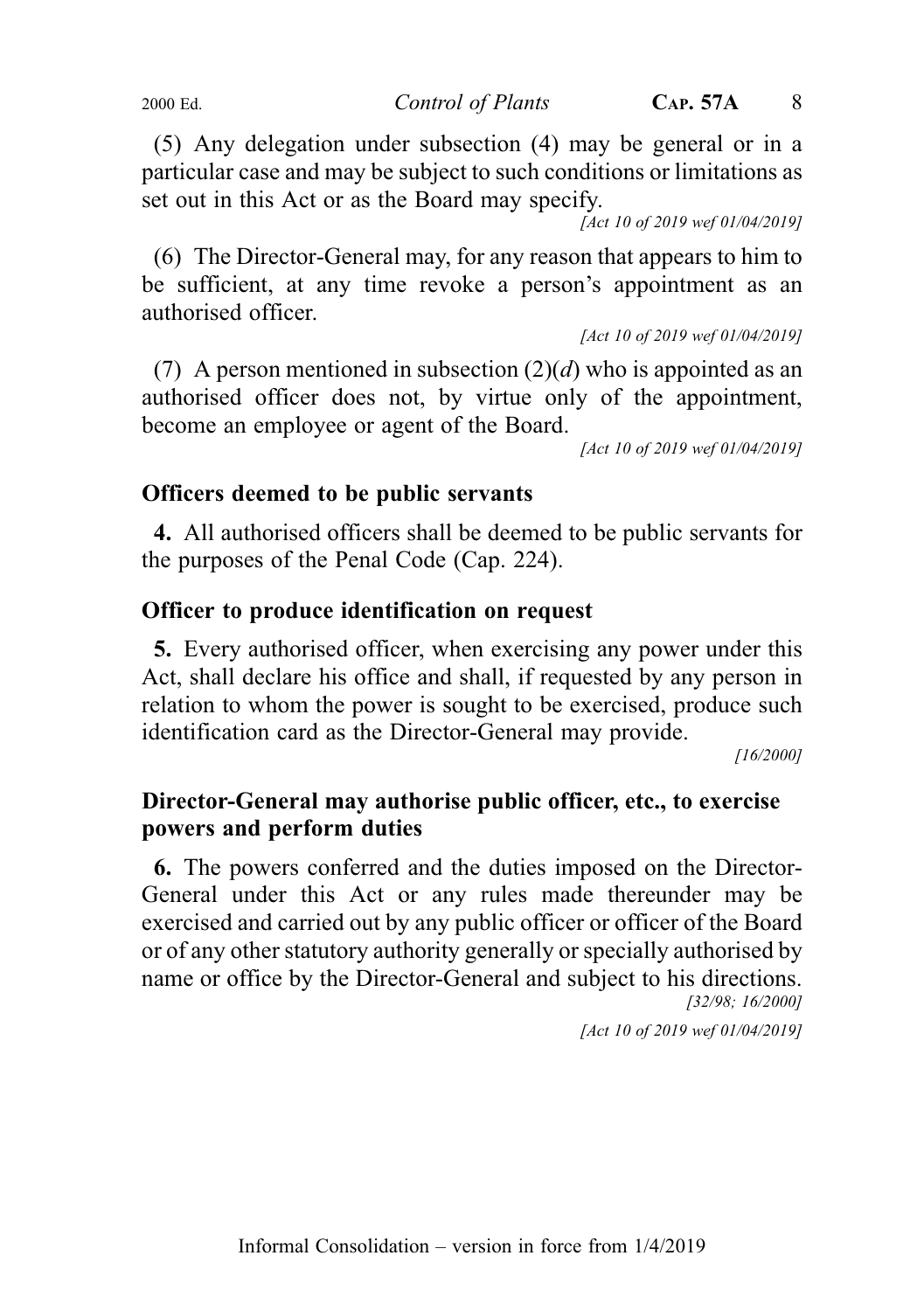#### PART II

#### IMPORT AND TRANSHIPMENT OF FRESH FRUITS AND VEGETABLES

#### Prohibition of import or transhipment of fresh fruits or vegetables without licence

7.—(1) No person shall import for sale, supply or distribution or tranship any fresh fruit or vegetable except under and in accordance with the conditions of a licence issued by the Director-General.

[32/98; 16/2000]

(1A) In deciding whether to grant a licence for the import of any fresh fruit or vegetable, the Director-General may make inquiries and investigations that are reasonable and appropriate in the circumstances so as to be satisfied as to the experience and resources of the applicant in providing a secure and reliable supply in Singapore of the fresh fruit or vegetable, as the case may be.

[Act 10 of 2019 wef 01/04/2019]

(1B) Without limiting subsection (1A), those inquiries and investigations may include whether the applicant for a licence to import any fresh fruit or vegetable has a procurement plan stating —

- (a) the risks (including assessments of such risks) of any disruption occurring to the import of the fresh fruit or vegetable from the markets from which the fresh fruit or vegetable is to be procured; and
- (b) any plan of action (including preventive strategies) for the purpose of —
	- (i) ensuring, so far as is reasonably practicable, that the applicant can still provide a secure and reliable supply in Singapore of the fresh fruit or vegetable of acceptable quality; or
	- (ii) otherwise reducing or mitigating the effect of any disruption to the supply of the fresh fruit or vegetable from any such market from which the fresh fruit or vegetable is to be procured.

[Act 10 of 2019 wef 01/04/2019]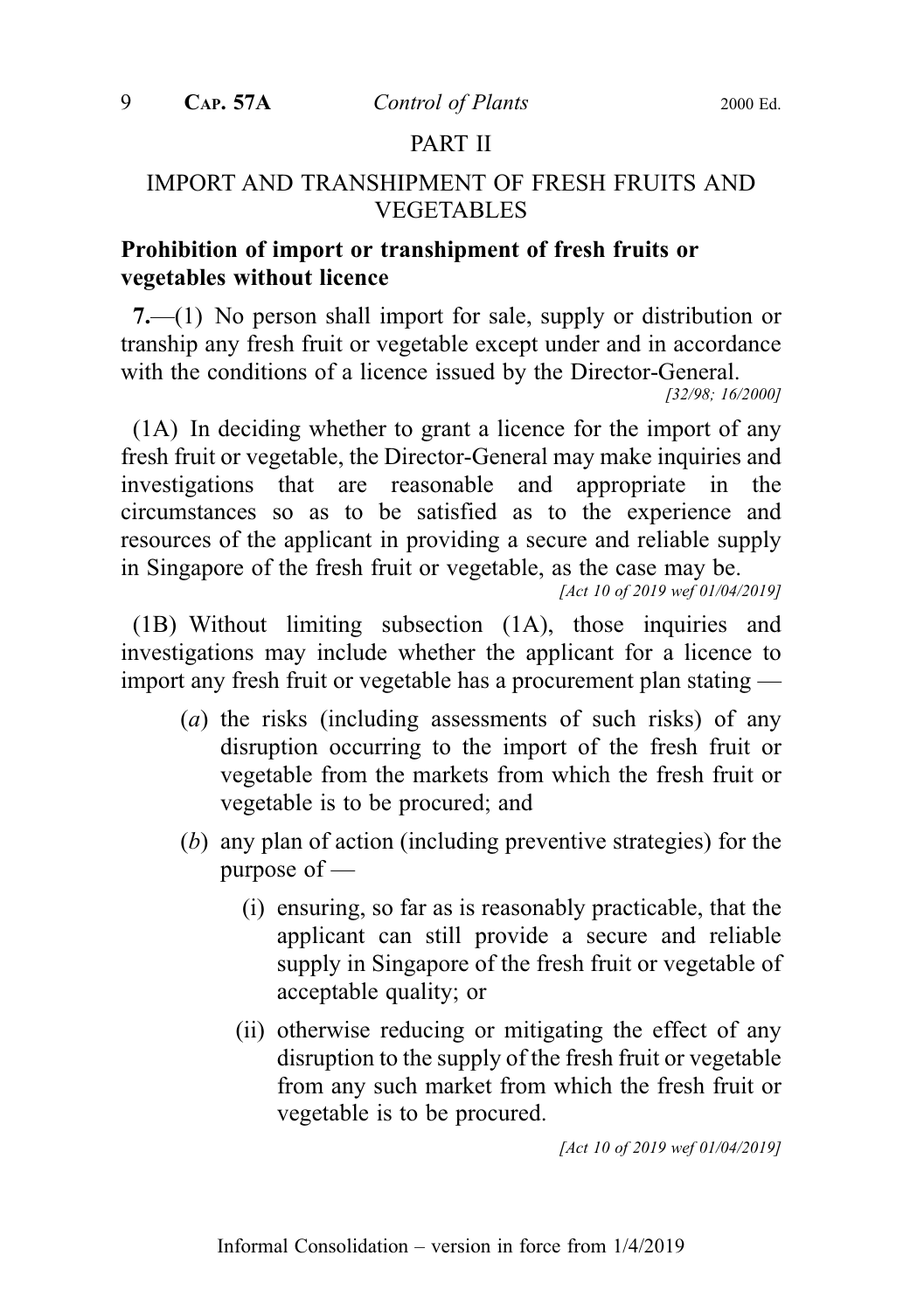2000 Ed. Control of Plants CAP. 57A 10

(2) Any person who contravenes subsection (1) shall be guilty of an offence and shall be liable on conviction to a fine not exceeding \$10,000 or to imprisonment for a term not exceeding 3 years or to both.

[32/98]

### Prohibition of import or transhipment of fresh fruits or vegetables without permit

8.—(1) No licensee shall import any fresh fruit or vegetable for sale, supply or distribution unless —

- (a) the licensee has obtained a permit from the Director-General in respect of each consignment of fresh fruits or vegetables to be imported by him and the import of such consignment is carried out in accordance with the conditions of the permit;
- (b) the whole consignment conforms to the description contained in the permit;
- (c) the whole consignment does not contain any prohibited pesticide residue, or levels of pesticide residue or toxic chemical residue exceeding the prescribed levels;
- (d) the whole consignment complies with such sanitary standards as may be prescribed by the Minister;
- (e) the licensee provides the Director-General with satisfactory evidence that the whole consignment complies with paragraphs  $(c)$  and  $(d)$ ; and
- (f) the container of the fruits or vegetables constituting the consignment bears the name and address of the producer and such other particulars as may be prescribed.

[32/98; 16/2000]

(2) No licensee shall tranship any fresh fruit or vegetable unless the licensee has obtained a permit from the Director-General in respect of each consignment of fresh fruits or vegetables to be transhipped by him and the transhipment is carried out by him in accordance with the conditions of the permit.

[32/98; 16/2000]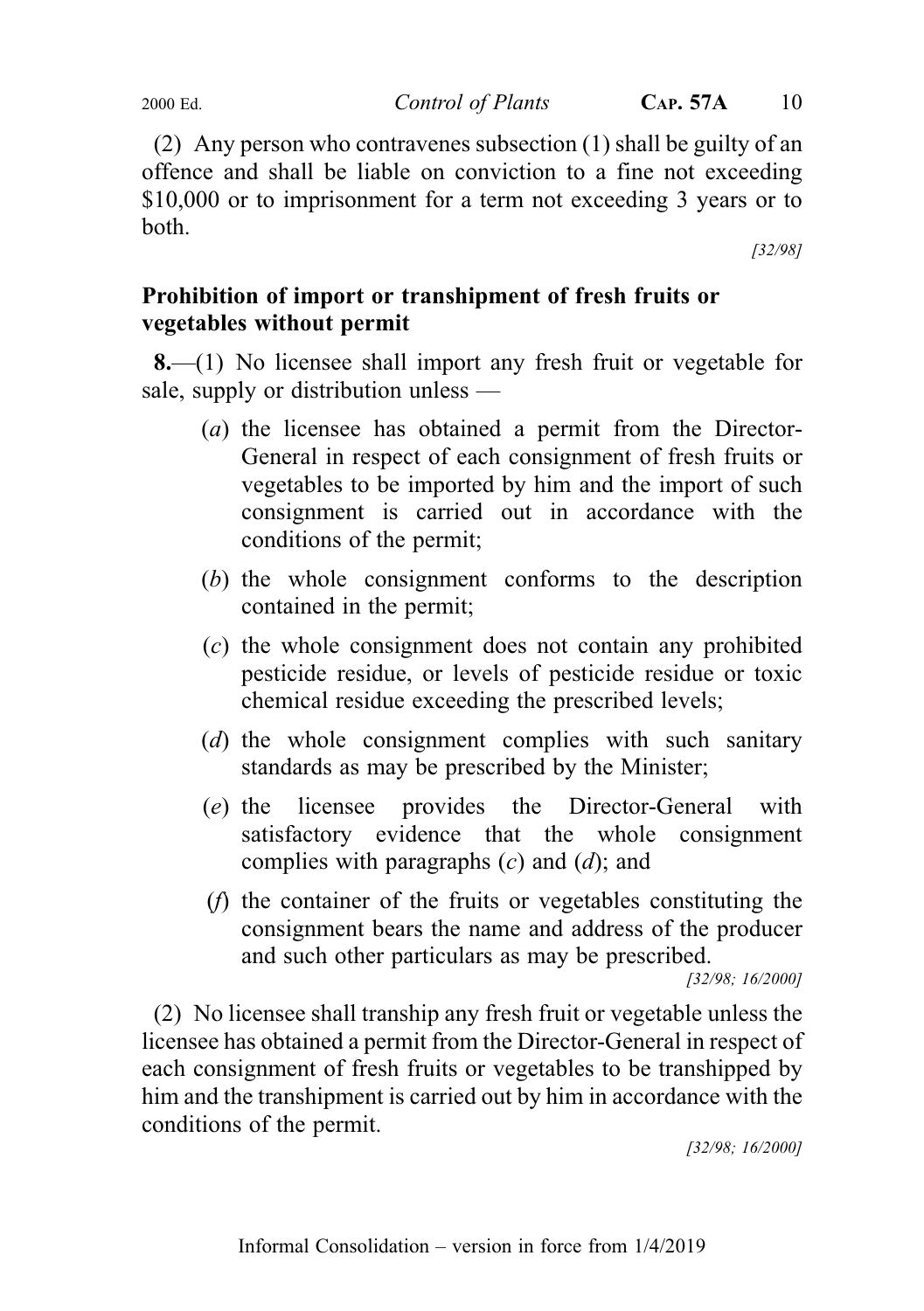(3) Any licensee who contravenes or fails to comply with subsection (1) or (2) shall be guilty of an offence and shall be liable on conviction to a fine not exceeding \$10,000 or to imprisonment for a term not exceeding 3 years or to both.

[32/98]

(4) Subject to subsection (5), in any proceedings for an offence under subsection (3), it shall be a defence for the person charged to prove —

- (a) that the commission of the offence was due to the act or default of another person or some other cause beyond his control; and
- (b) that he took all reasonable precautions and exercised all due diligence to avoid the commission of such an offence by himself or by any person under his control.

[32/98]

(5) If in any case the defence provided by subsection (4) involves the allegation that the commission of the offence was due to the act or default of another person, the person charged shall not, without leave of the court, be entitled to rely on that defence unless, within a period ending 7 clear days before the hearing, he has served on the prosecutor a notice in writing giving such information as was then in his possession identifying or assisting in the identification of that other person.

[32/98]

- (6) For the purposes of this section
	- "container" means the basket, carton, bag, box, packet or other receptacle which contains the fresh fruits or vegetables and, where any such receptacle is contained in another such receptacle, includes the latter receptacle;
	- "licensee" means a person who has obtained a licence as required under section 7 for the import or transhipment, as the case may be, of any fresh fruit or vegetable.

[32/98]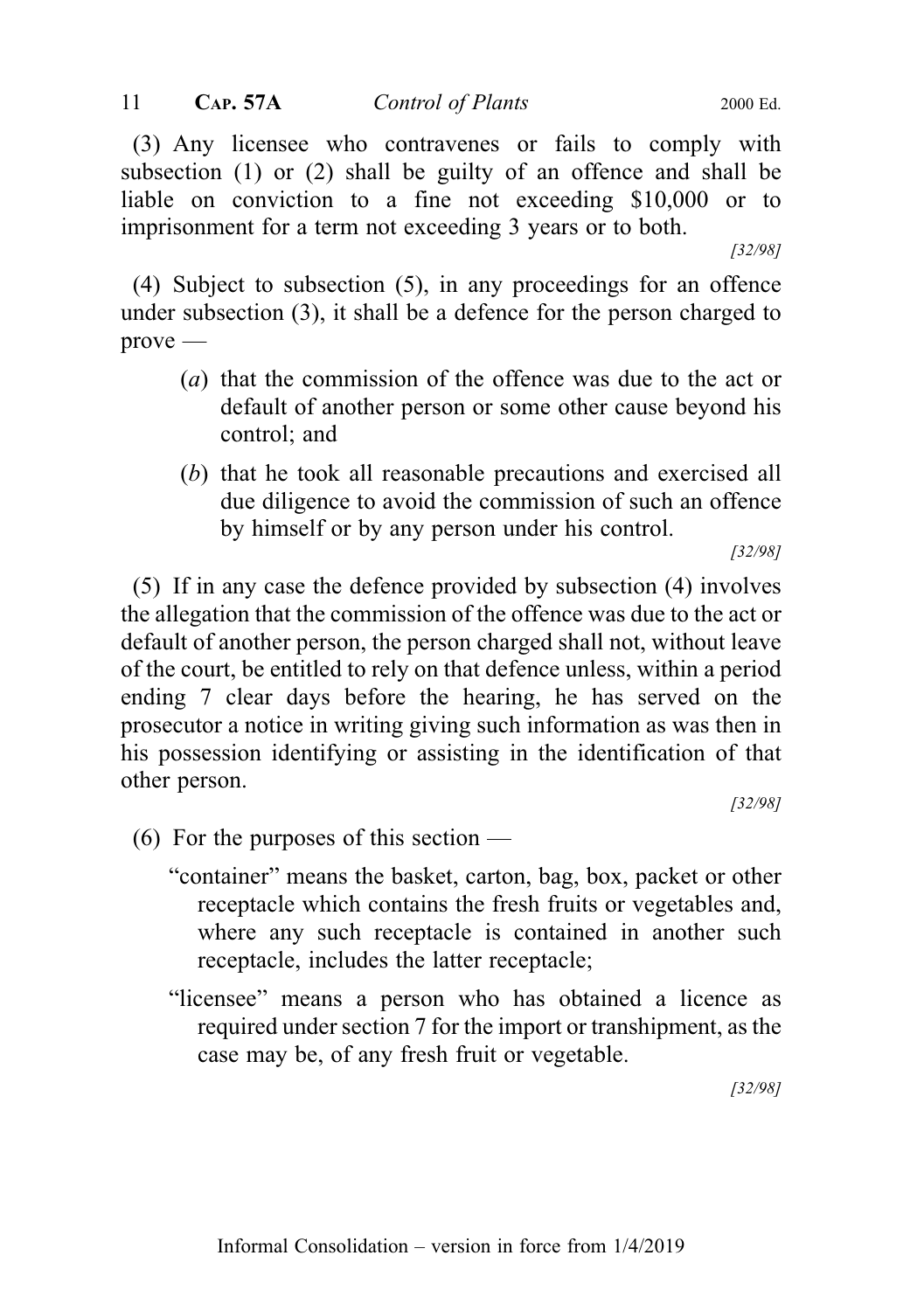# PART III

### CONTROL OF CULTIVATION OF PLANTS

### Application of this Part

**9.** This Part shall not apply to  $-$ 

- (a) the cultivation of any plant for domestic and home gardening purposes; and
- (b) the cultivation of any plant which is not for sale.

### No cultivation of plants without licence

10. No person shall cultivate any plant on any premises except under and in accordance with a licence issued by the Director-General.

[16/2000]

### Use of pesticide

 $11.$ —(1) No person shall use any pesticide in the cultivation of any plant unless —

- (a) the pesticide is registered with the Director-General; and
- (b) he is a certified pesticide operator or the use is supervised by a certified pesticide operator.

[16/2000]

(2) Any person who uses any pesticide in the cultivation of any plant shall ensure that —

- (*a*) the pesticide is properly stored in the prescribed manner;
- (b) the pesticide container is disposed of in the prescribed manner; and
- (c) the pesticide residue on any plant cultivated does not exceed the prescribed level.

### Certified pesticide operator

 $12$ —(1) A person who desires to be certified as a pesticide operator may make an application to the Director-General.

[16/2000]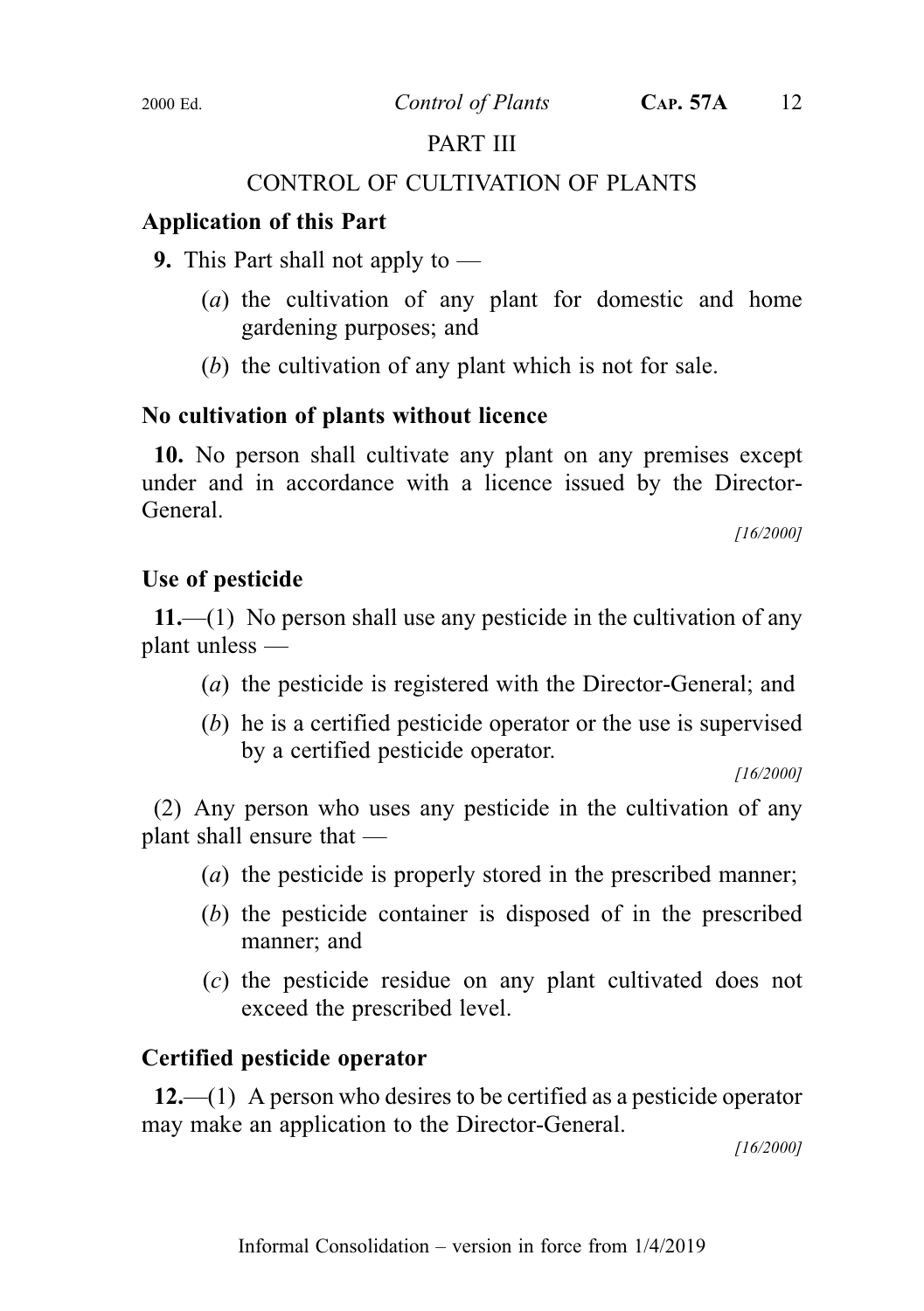(2) The Director-General may certify a person as a pesticide

- operator if the Director-General is satisfied that
	- (a) he possesses the prescribed qualifications and practical experience; and
	- (b) he is in all other respects a fit and proper person to be entrusted to apply or otherwise use pesticides safely.

[16/2000]

(3) Where a person is certified as a pesticide operator, the Director-General shall issue him a certificate to that effect.

[16/2000]

#### Suspension or cancellation of certification of pesticide operator

13. The Director-General may suspend or cancel the certification of a person as a pesticide operator if the pesticide operator —

- (a) uses or supervises the use of any pesticide which is not registered with the Director-General;
- (b) uses or supervises the use of any pesticide otherwise than in accordance with the instructions specified by the manufacturer of the pesticide;
- (c) is responsible for any failure to store any pesticide in the prescribed manner;
- (d) disposes or causes or allows the disposal of any pesticide container otherwise than in the prescribed manner; or
- (e) fails to keep such records of the use of any pesticide as the Director-General may require.

[16/2000]

#### Application for registration of pesticide

14.—(1) Every pesticide for use in the cultivation of any plant shall be registered with the Director-General.

[16/2000]

(2) An application for registration under subsection (1) shall be made in such manner and form and accompanied by such documents and particulars as may be required by the Director-General.

[16/2000]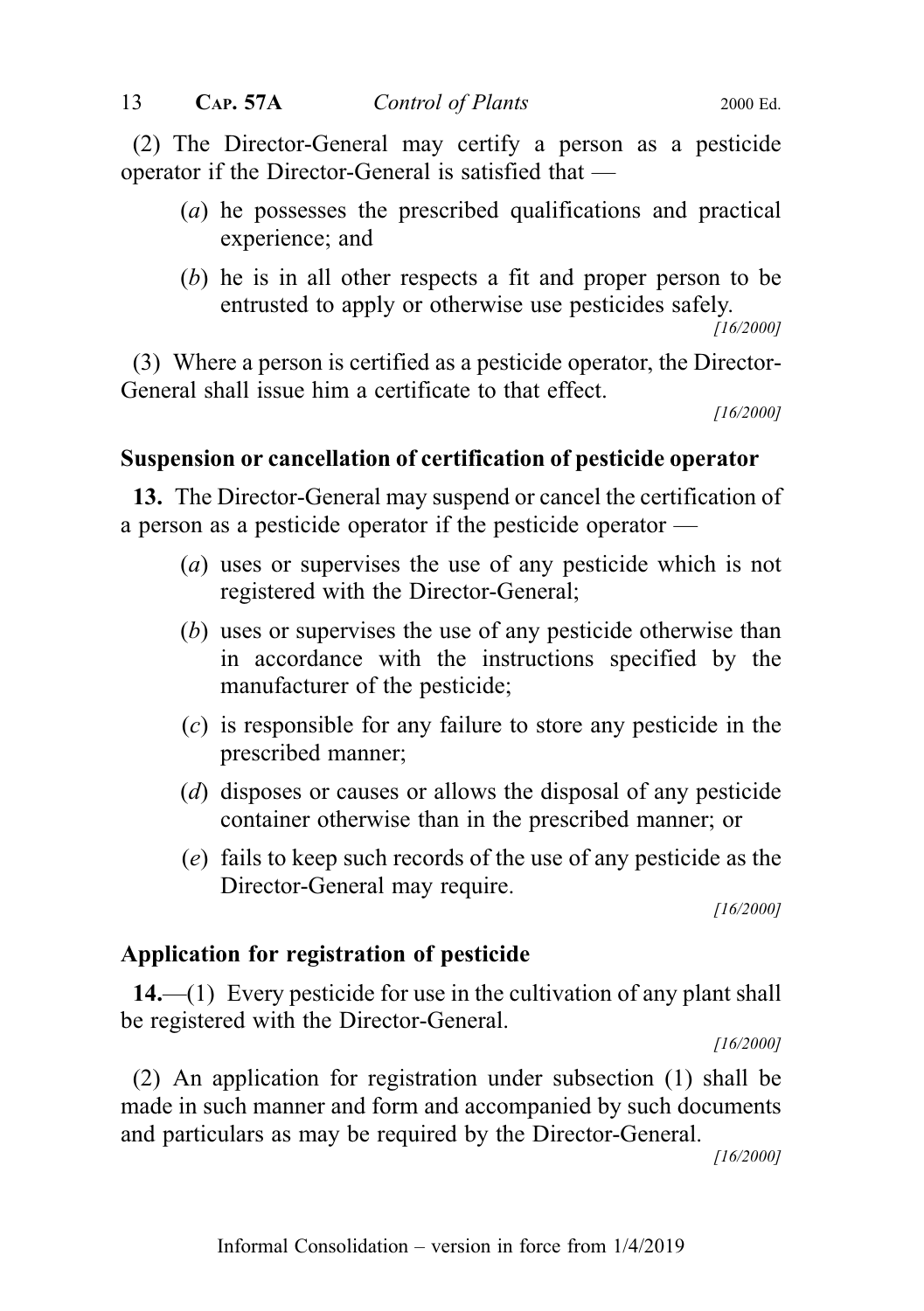(3) The Director-General may establish one or more committees consisting of such persons as he may appoint for the purpose of advising him on such matters arising out of any application for registration under this section as are referred to any such committee by the Director-General.

[16/2000]

### Protection of confidential supporting information about innovative pesticides

15.—(1) Where the Director-General receives, or has received not more than 5 years before 8th January 1999, an innovative pesticide application and confidential supporting information, the Director-General, during the protected period in relation to that confidential supporting information —

- (a) shall take reasonable steps to ensure that the confidential supporting information is kept confidential to the Director-General; and
- (b) shall not use the confidential supporting information for the purposes of determining whether to grant any other application.

[32/98; 16/2000]

(2) For the purposes of this section and section 16, unless the context otherwise requires —

"application" means an application for registration of a pesticide under section 14;

"confidential information" includes —

- (a) trade secrets; and
- (b) information that has commercial value that would be, or would be likely to be, diminished by disclosure;
- "confidential supporting information" means confidential information given —
	- (a) in, or in relation to, an innovative pesticide application; and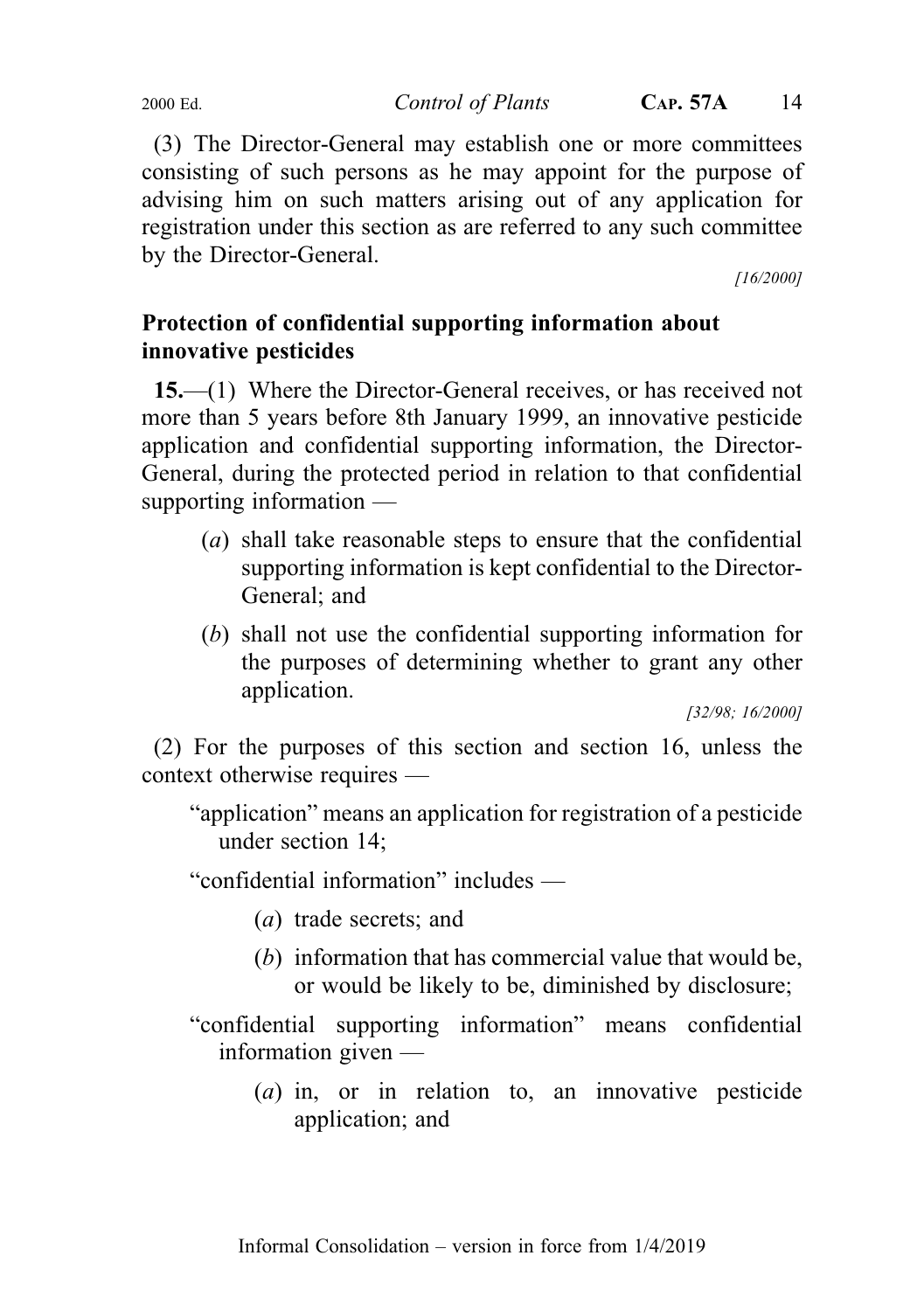- (b) about the pesticide that is or was, as the case may be, the subject of that application;
- "Director-General" includes any public officer or officer of the Board or of any other statutory authority authorised under section 6 to carry out registration of pesticides under section 14;

[Act 10 of 2019 wef 01/04/2019]

"ingredient" includes a chemical or biological entity;

"innovative pesticide application" means —

- (a) in relation to an application made after 8th January 1999, an application that refers to an active ingredient —
	- (i) that is an active ingredient of the pesticide to which the application relates; and
	- (ii) that has not, before that application is received by the Director-General, been referred to in any other application as an active ingredient of the pesticide; and
- (b) in relation to an application made before 8th January 1999, an application that referred to an active ingredient —
	- (i) that was an active ingredient of the pesticide to which the application related; and
	- (ii) that had not, before the application was received by the Director-General, been referred to in any other application as an active ingredient of the pesticide;
- "protected period", in relation to confidential supporting information relating to an innovative pesticide application received by the Director-General, means a period of 5 years from the date the innovative pesticide application is or was, as the case may be, received by the Director-General.

[32/98; 16/2000]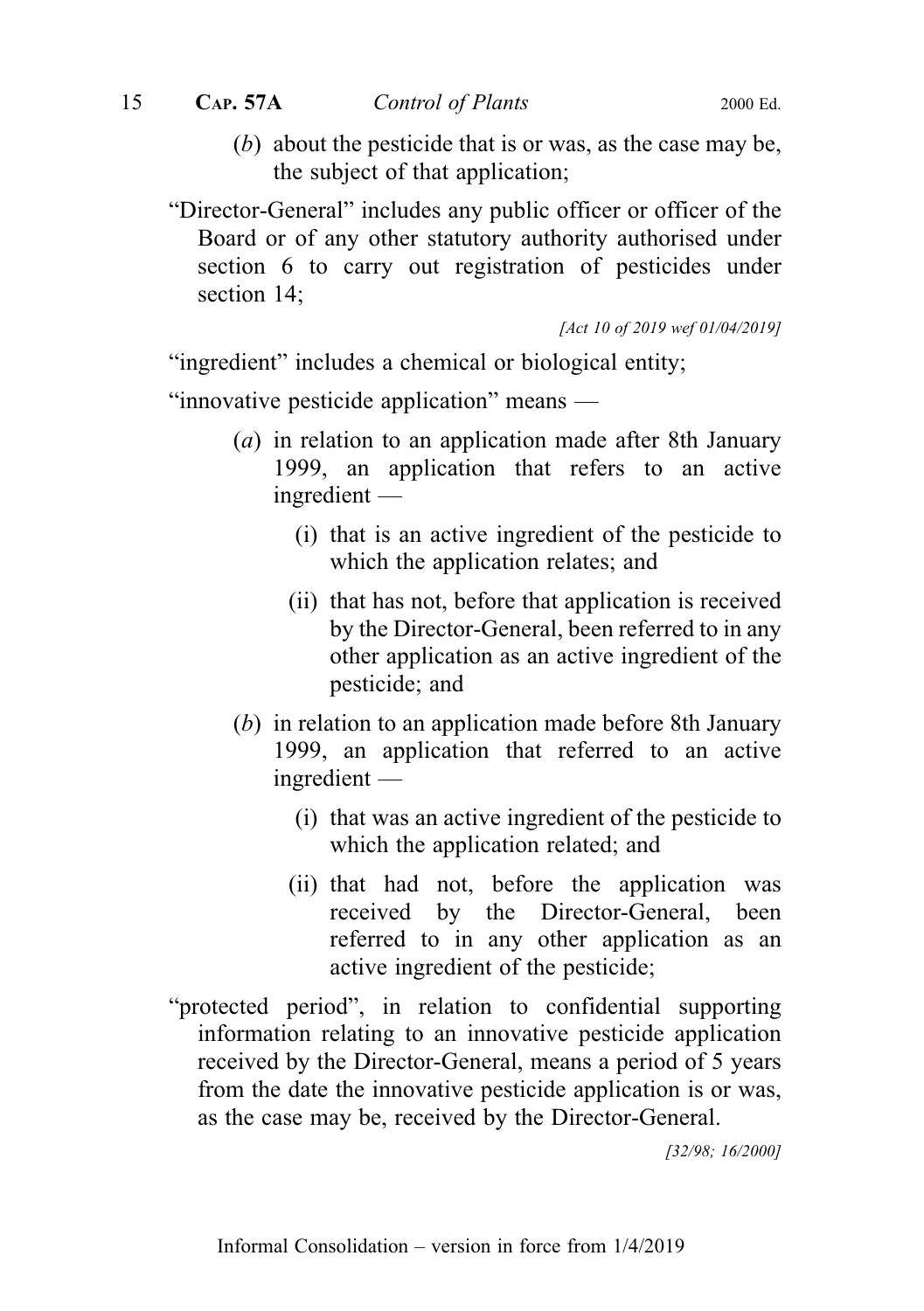#### Circumstances where protection under section 15 does not apply

16.—(1) Notwithstanding section 15, the Director-General may, during the protected period in relation to confidential supporting information —

- (a) disclose that confidential supporting information, or use that confidential supporting information for the purposes of determining whether to grant any application other than the application to which it relates or related, as the case may be  $-$ 
	- (i) with the consent of the applicant who made the application to which the confidential supporting information relates or related; or
	- (ii) if that disclosure or use is, in the opinion of the Director-General, necessary to protect the health or safety of members of the public;
- (b) disclose that confidential supporting information to a Government department or statutory body for the purposes of the Government department or statutory body if, in the opinion of the Director-General, the Government department or statutory body will take reasonable steps to ensure the confidential supporting information is kept confidential; or
- (c) disclose that confidential supporting information to any one or more of the following:
	- (i) the World Health Organisation;
	- (ii) the Food and Agriculture Organisation;
	- (iii) any regulatory agency of a WTO Country;
	- (iv) any committee established under section 14(3);
	- (v) any person or organisation, or a person or an organisation within a class or classes of persons or organisations, approved by any rules made under this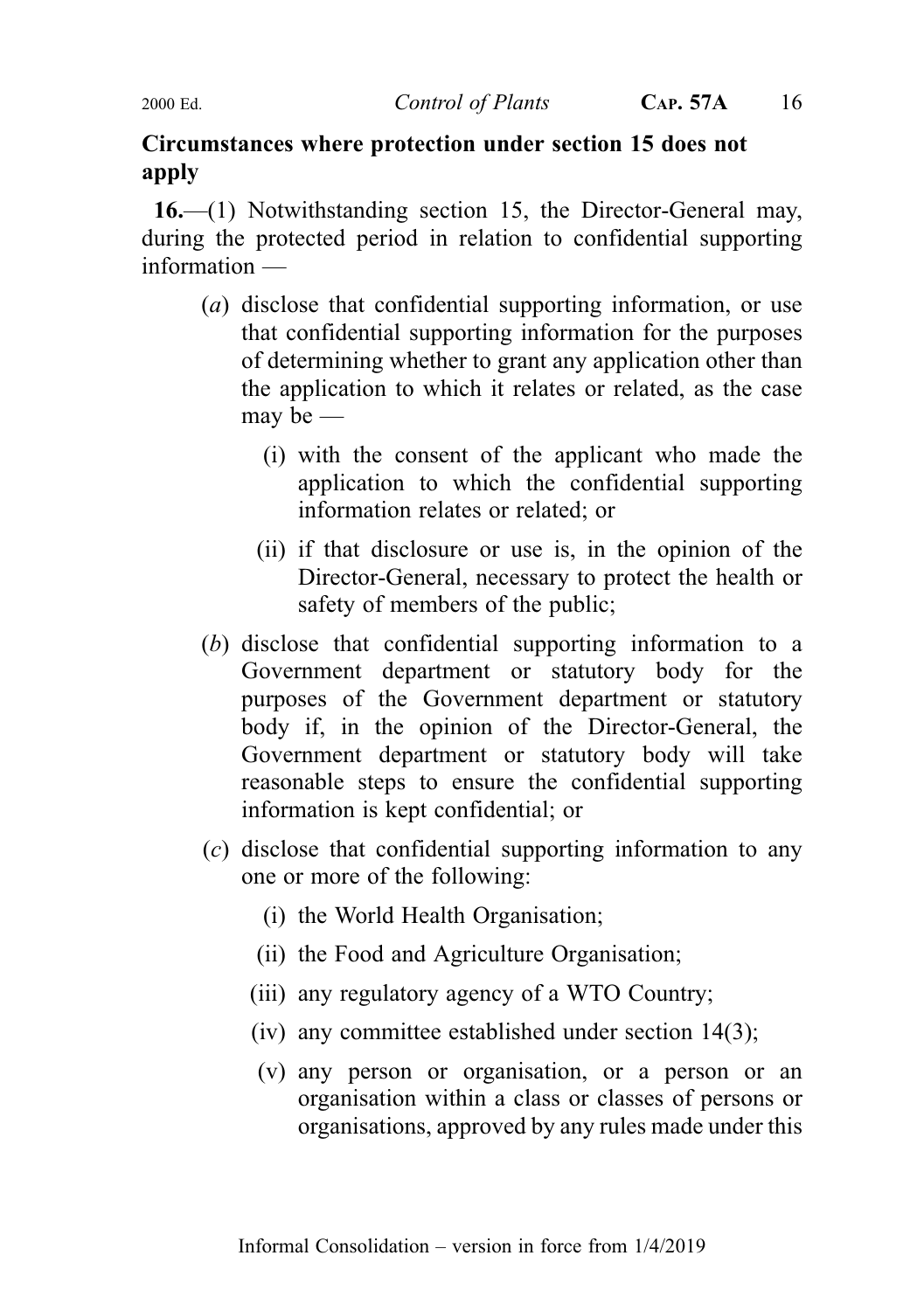Act, if the disclosure is in accordance with such conditions as may be specified in the rules.

[32/98; 16/2000]

(2) The power to grant consent under subsection  $(1)(a)(i)$  may be exercised by a person other than the applicant referred to in that subsection if —

(*a*) that applicant —

- (i) has notified the Director-General in writing that that other person may grant that consent; and
- (ii) has not notified the Director-General in writing that that person's authority to grant that consent has been withdrawn; or
- (b) that applicant's rights in respect of the relevant confidential supporting information have been transferred to that person and the applicant or that other person has notified the Director-General in writing of the transfer.

[32/98; 16/2000]

(3) For the purposes of this section, "WTO Country" means a country that is a party to the Agreement establishing the World Trade Organisation adopted at Marrakesh on 15th April 1994.

[32/98]

### PART IV

#### PROHIBITED PLANTS

#### Minister may prohibit cultivation of plants

17.—(1) The Minister may by order prohibit, either absolutely or conditionally, the cultivation of any plant in Singapore.

(2) An order made under subsection (1) may provide that no person shall cultivate any prohibited plant except under and in accordance with a permit issued by the Director-General.

[16/2000]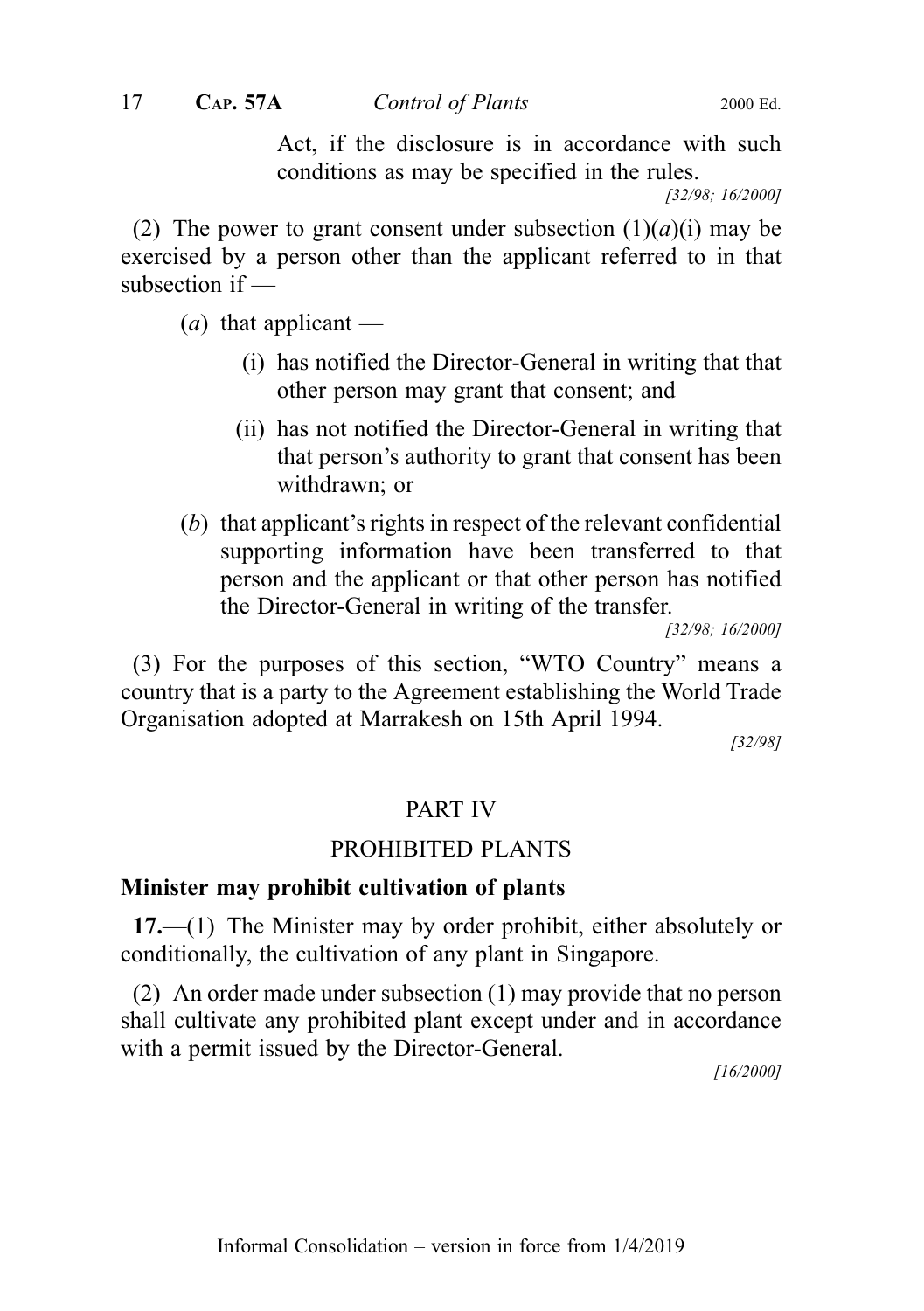#### Presumption that owner and occupier permitted growing of prohibited plants

18. If any prohibited plant is found growing on any land in contravention of any order made under section 17, the owner and the occupier of the land shall be deemed to have permitted the plant to grow unless the owner or the occupier, as the case may be, proves —

- (a) that the plant was planted without his knowledge and consent; and
- (b) that on becoming aware of the existence of the plant he forthwith effectually eradicated and destroyed it.

#### Certificate of Director-General to be conclusive evidence

19. A certificate under the hand of the Director-General stating that any plant is a prohibited plant shall be conclusive evidence of the facts stated therein.

[16/2000]

#### Eradication and destruction of prohibited plants

 $20$ —(1) Any prohibited plant cultivated in contravention of any order made under section 17 may be eradicated and destroyed by the Director-General or any person acting under his authority.

[16/2000]

(2) The cost of such eradication and destruction shall be recoverable from the owner or occupier of the land on which the prohibited plant was planted or permitted to grow or from the person who planted it, as a debt due to the Board.

> [16/2000] [Act 10 of 2019 wef 01/04/2019]

#### PART V

#### CONTROL OF PESTS

#### Power to direct destruction or treatment of plants, etc.

21.—(1) For the purpose of ascertaining whether any pest is present on or in any land or premises, an authorised officer may, upon serving notice in writing under the hand of the Director-General on the owner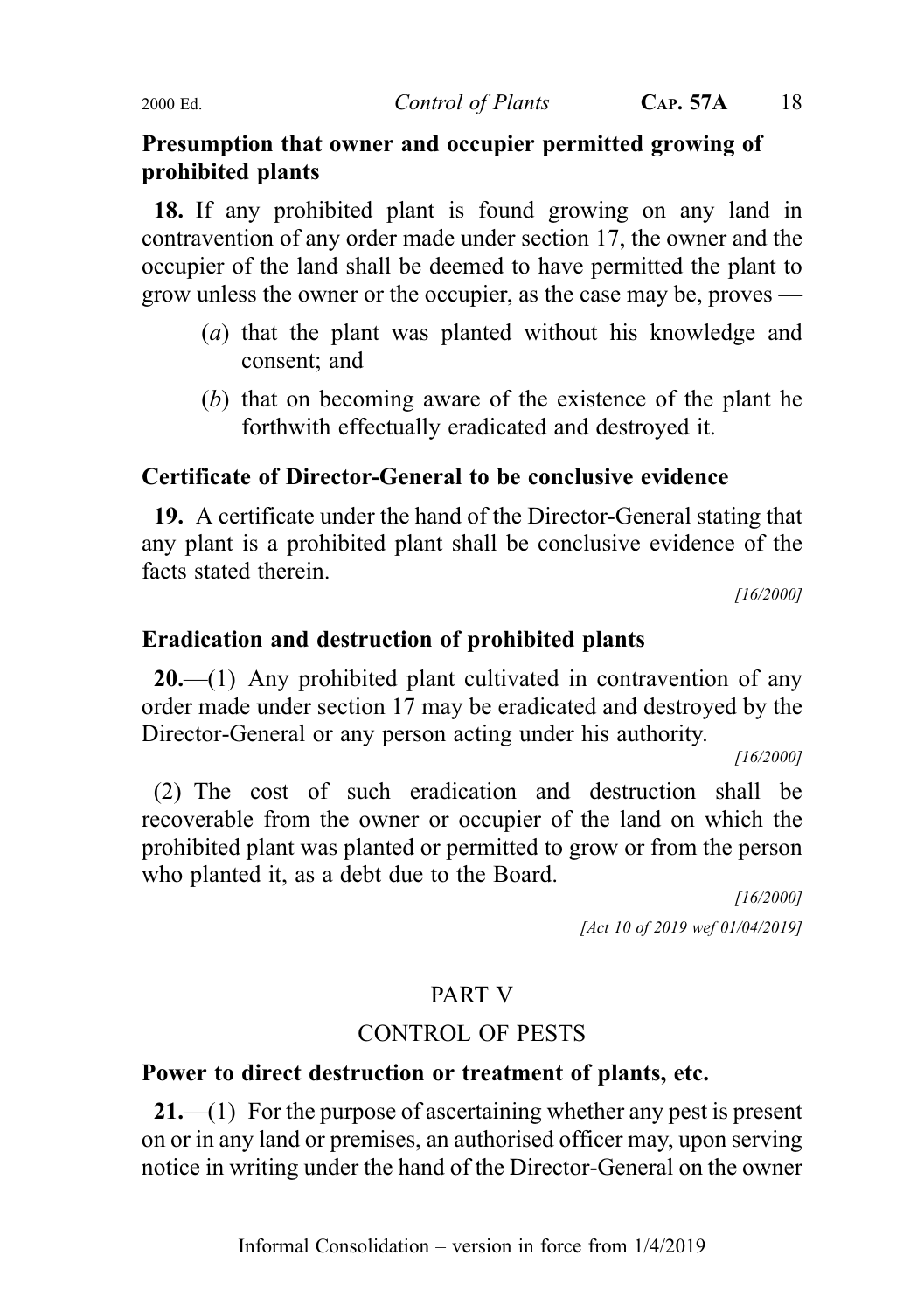or occupier of the land or premises and upon producing, if so requested, an identification card —

- (a) enter the land or premises and examine any plant, plant product, package, soil or article thereon at all reasonable times; and
- (b) take, without payment, any sample of any plant, plant product or soil.

[32/98; 16/2000]

(2) The notice referred to in subsection (1) shall be served on the owner or occupier of the land or premises at least 6 hours before the time of intended entry of the land or premises.

[32/98]

(3) If, as a result of any examination by an authorised officer under subsection (1), it appears to the authorised officer that any land or premises or plant is in a condition favourable to the introduction or spread of any pest or that any plant is diseased, the Director-General may, by notice in writing under his hand addressed to the owner or occupier of the land or premises where that condition exists or where the plant is, direct him to take within a time to be stated in the notice such measures as may appear to the Director-General necessary or expedient for —

- (a) the eradication or the prevention of the spread of any pest, either by destruction or by treatment in a manner to be specified in the notice of that plant or any plant or of any pest or of any tool or utensil used for agricultural or industrial purposes on the land or premises including the cessation of obtaining or abstracting any product from any plant on the land or premises; and
- (b) the treatment of the land or premises or plant or of any tool or utensil used for agricultural or industrial purposes on the land or premises with a view to bringing them into a condition not favourable to the introduction or spread of any pest.

[32/98; 16/2000]

(4) If the owner or occupier of any land or premises fails to comply with a notice under subsection (3) within the time stated for the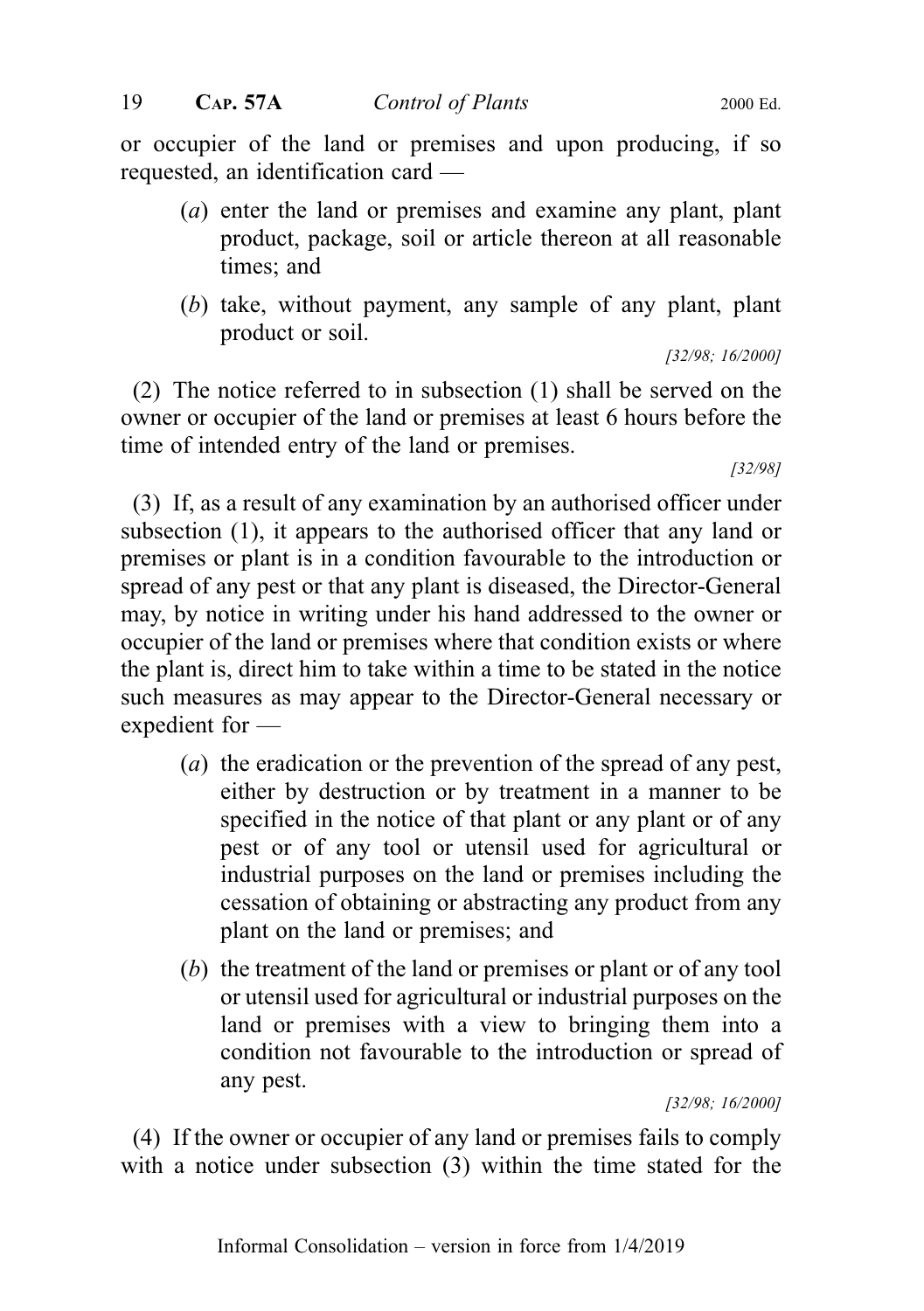performance of the acts required to be done, any authorised officer  $m$ ay  $-$ 

- (*a*) enter upon the land or premises to which the notice refers;
- (b) cause any person authorised by him to enter with such instruments and things as are necessary; and
- (c) proceed to perform all acts required by the notice,

and the costs and expenses thereof shall be recoverable as a debt due from the owner or occupier to the Board.

> [32/98; 16/2000] [Act 10 of 2019 wef 01/04/2019]

(5) Nothing in subsection (4) shall affect the liability of any person to prosecution and punishment under subsection (7).

(6) Any person who obstructs or hinders the Director-General or an authorised officer in the exercise of any of his powers under subsection (1) shall be guilty of an offence and shall be liable on conviction to a fine not exceeding \$10,000 or to imprisonment for a term not exceeding 3 years or to both.

[32/98; 16/2000]

[32/98]

(7) Any owner or occupier of any land or premises who wilfully fails to comply with the notice under subsection (3) within the time stated shall be guilty of an offence and shall be liable on conviction to a fine not exceeding \$10,000 or to imprisonment for a term not exceeding 3 years or to both and, in the case of a continuing offence, to a further fine not exceeding \$100 for every day during which the offence continues after conviction.

[32/98]

#### Placing land under quarantine

 $22$ .—(1) Where the Director-General is of the opinion that any plant on any land is diseased, he may make an order placing the land or any part thereof in quarantine for such period as may be prescribed by the order.

[16/2000]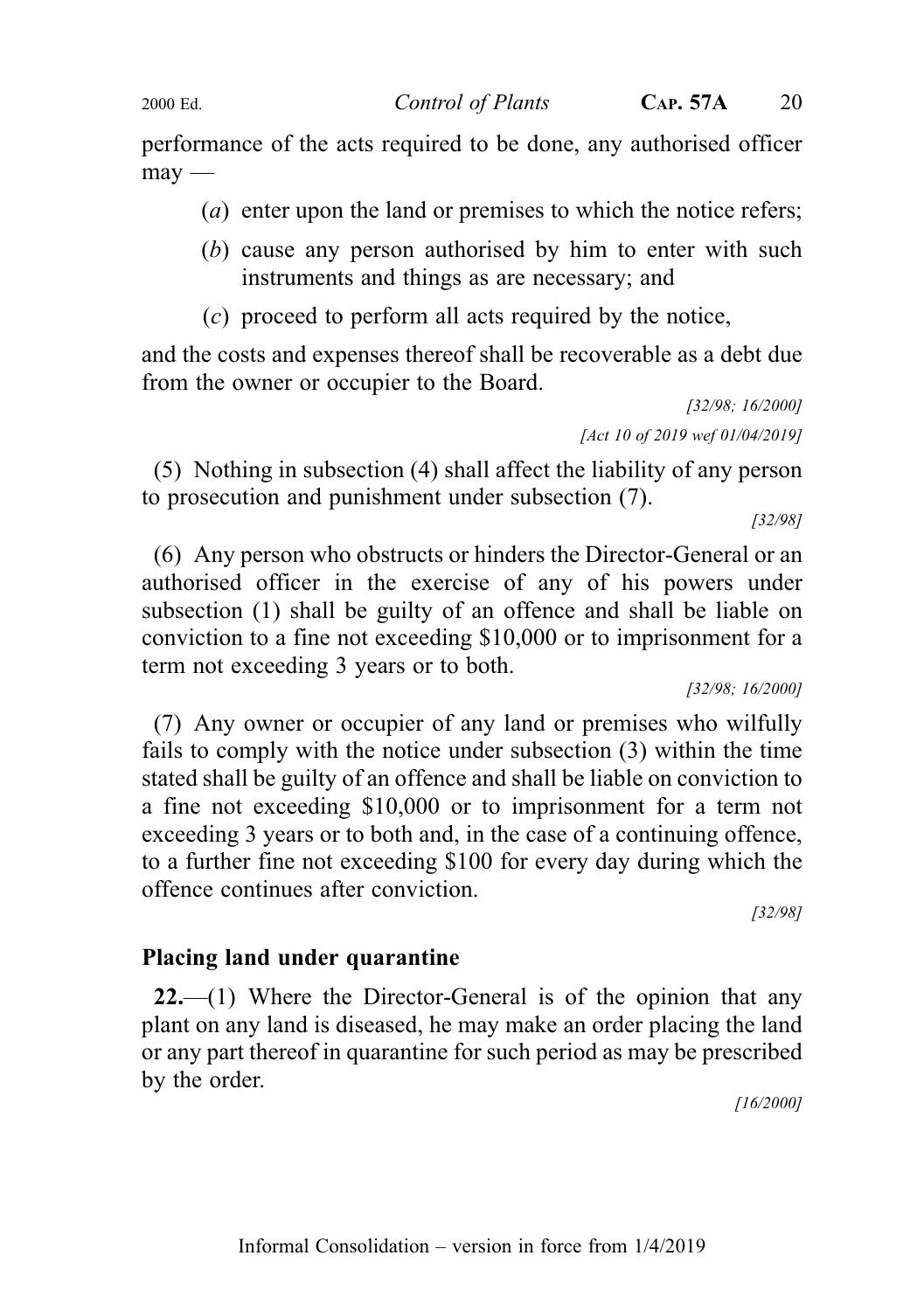(2) So long as an order of quarantine applies to any land, no person shall remove any plant therefrom except under and in accordance with the direction of an authorised officer.

(3) Any land placed in quarantine under subsection (1) shall continue in quarantine until the Director-General certifies that no plant thereon is diseased.

[16/2000]

### Application for examination of quarantined area

23.—(1) Any owner or occupier of any land quarantined under section 22(1) may apply to an authorised officer to examine the quarantined area with a view to obtaining from the authorised officer the certificate referred to in section 22(3).

(2) The authorised officer shall, as soon as possible after receipt of such an application, visit and examine the quarantined area and may charge such fees as may be prescribed for such visit and examination.

### Power to order immediate destruction of plants

 $24.$ —(1) If in the opinion of the Director-General the destruction of any diseased plant is a matter of necessity and extreme urgency, he may forthwith make an order in writing directing the immediate destruction of the plant by any person referred to in the order.

[16/2000]

(2) Such plant shall be destroyed accordingly and the cost of the destruction, if incurred by any person other than the owner or occupier of the land where the diseased plant was, shall be defrayed by the owner or occupier.

### Clearing diseased land

25.—(1) Where it appears to an authorised officer that any plant on any land is diseased and he is of the opinion that it is necessary for the prevention of the spread of any pest that the land be entirely cleared of cultivation or cleared of all cultivation of any particular species, the Director-General may, with the approval of the Minister, by notice in writing addressed to the owner or occupier of the land where the plant is, direct him to fell and burn or otherwise destroy within a time to be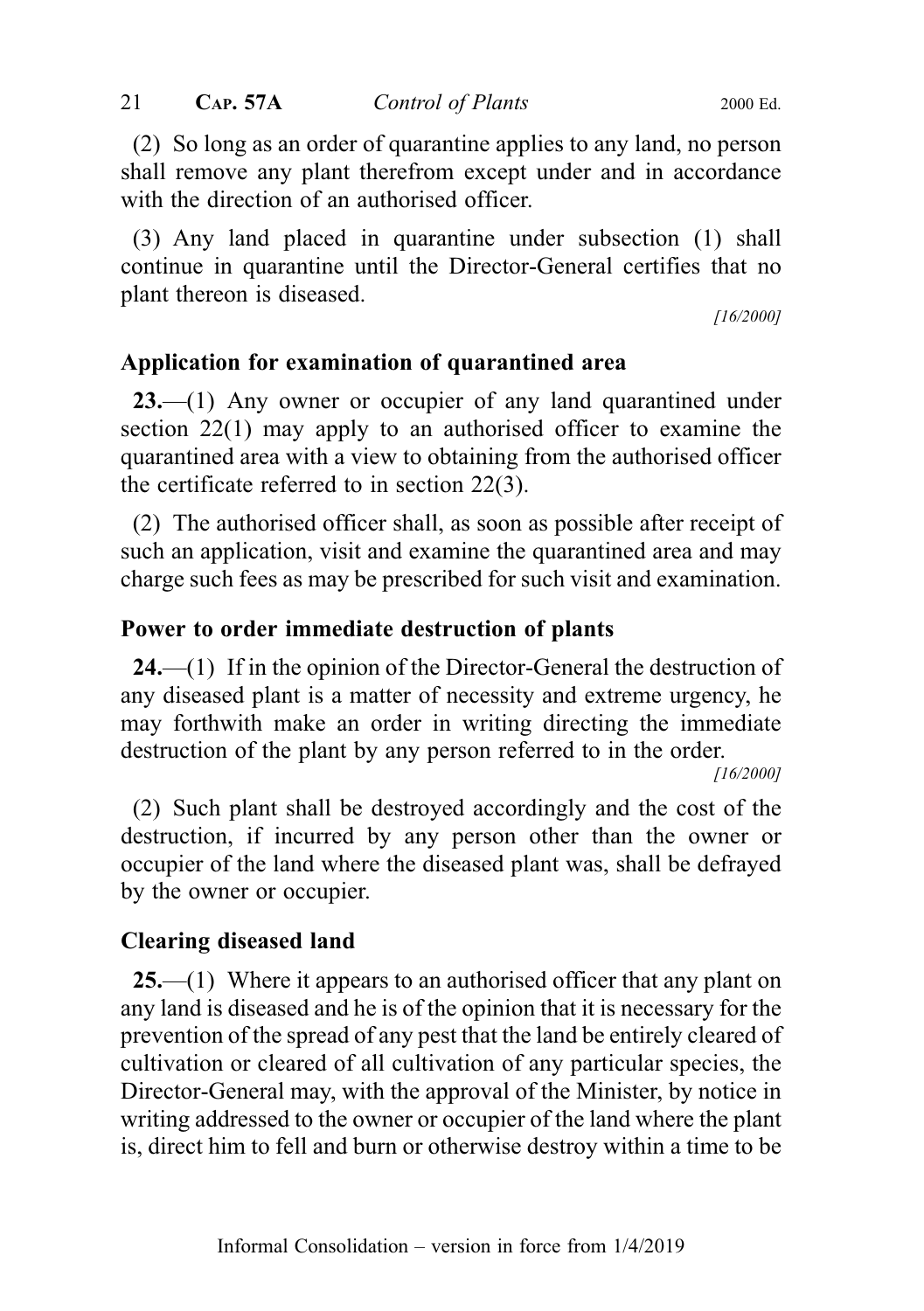2000 Ed. Control of Plants CAP. 57A 22

stated in the notice and to the satisfaction of the authorised officer all cultivation or all cultivation of the species named in the notice.

[16/2000]

(2) The action directed by a notice under subsection (1) may be enforced in the manner provided by section 21(4) for the enforcement of the action directed by a notice under section 21(3).

[32/98]

(3) If the owner or occupier of any land on whom a notice under subsection (1) has been served fails to comply with the notice, he shall be guilty of an offence and shall be liable on conviction to a fine not exceeding \$10,000 or to imprisonment for a term not exceeding 3 years or to both and, in the case of a continuing offence, to a further fine not exceeding \$500 for every day during which the offence continues after conviction.

# Compensation

26. Where any cultivation has been destroyed in pursuance of a notice issued under section 25(1), the Minister may, in his discretion, direct the payment out of the Consolidated Fund of compensation for that cultivation subject to the following provisions:

- (a) no compensation shall be paid for any diseased plant;
- (b) the value of any cultivation shall be taken to be the market value of that cultivation at the time of its destruction and if any question arises as to the market value, the decision of the Director-General shall be final and conclusive; and
- (c) the Minister may entirely withhold or may reduce the amount of compensation for the destruction of any cultivation if the owner or occupier of the land has done anything in contravention of, or has failed to comply with, any notice issued under this Part or has by his neglect contributed to the introduction of the pest.

[16/2000]

# Accredited pest control agency

27. The Director-General may register any fit and proper person possessing the prescribed qualifications and practical experience as an accredited pest control agency —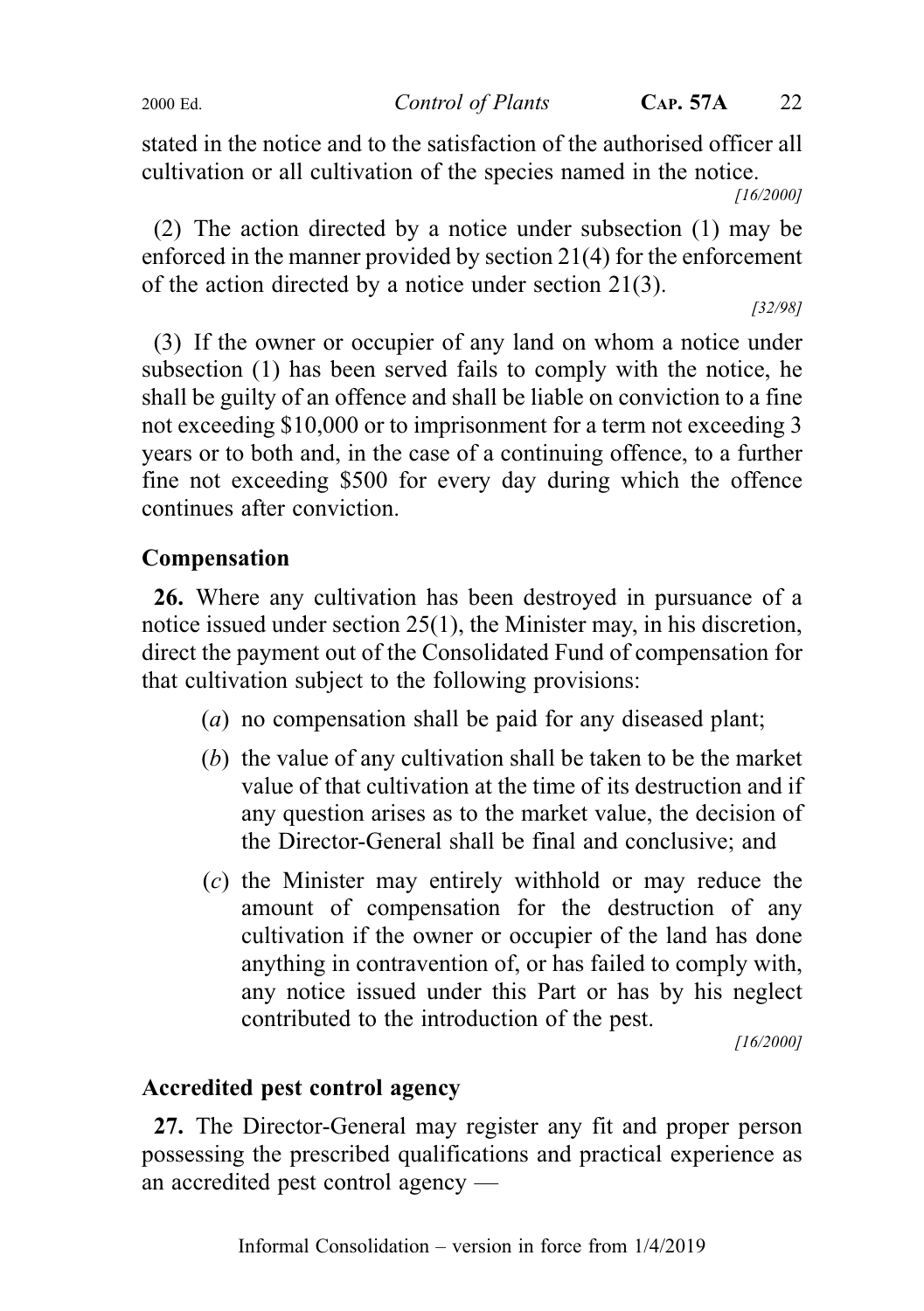- (a) to carry out, at any place, any inspection, identification, analysis, treatment, detention, destruction or disposal of any plant, plant product, pest, or any soil or other material attached to any plant or plant product under this Act and any rules made thereunder; and
- (b) to issue phytosanitary certificates.

[32/98; 16/2000]

#### PART VI

### EXPORT OF PLANTS

### Minister may prohibit export of plants

28.—(1) The Minister may by order prohibit, either absolutely or subject to such conditions as may be specified in the order, the export of any plant from Singapore to any country, territory or place.

(2) An order under subsection (1) may specify that no person shall export any plant except under and in accordance with a permit issued by the Director-General.

[16/2000]

#### Advisory committee

29. The Minister may establish one or more advisory committees consisting of such members as he may appoint, for the purpose of advising the Minister on the exercise of his power to make any order under section 28, and on other subjects connected therewith.

### Phytosanitary certificate

30.—(1) Any authorised officer or accredited pest control agency may, on application and on such terms as the Director-General may require, issue a phytosanitary certificate stating that any plant or plant product is free from pests for the purpose of export.

[32/98; 16/2000]

(2) Any person who wilfully  $\equiv$ 

- (a) gives false information for the purpose of obtaining a phytosanitary certificate;
- (b) falsifies any phytosanitary certificate; or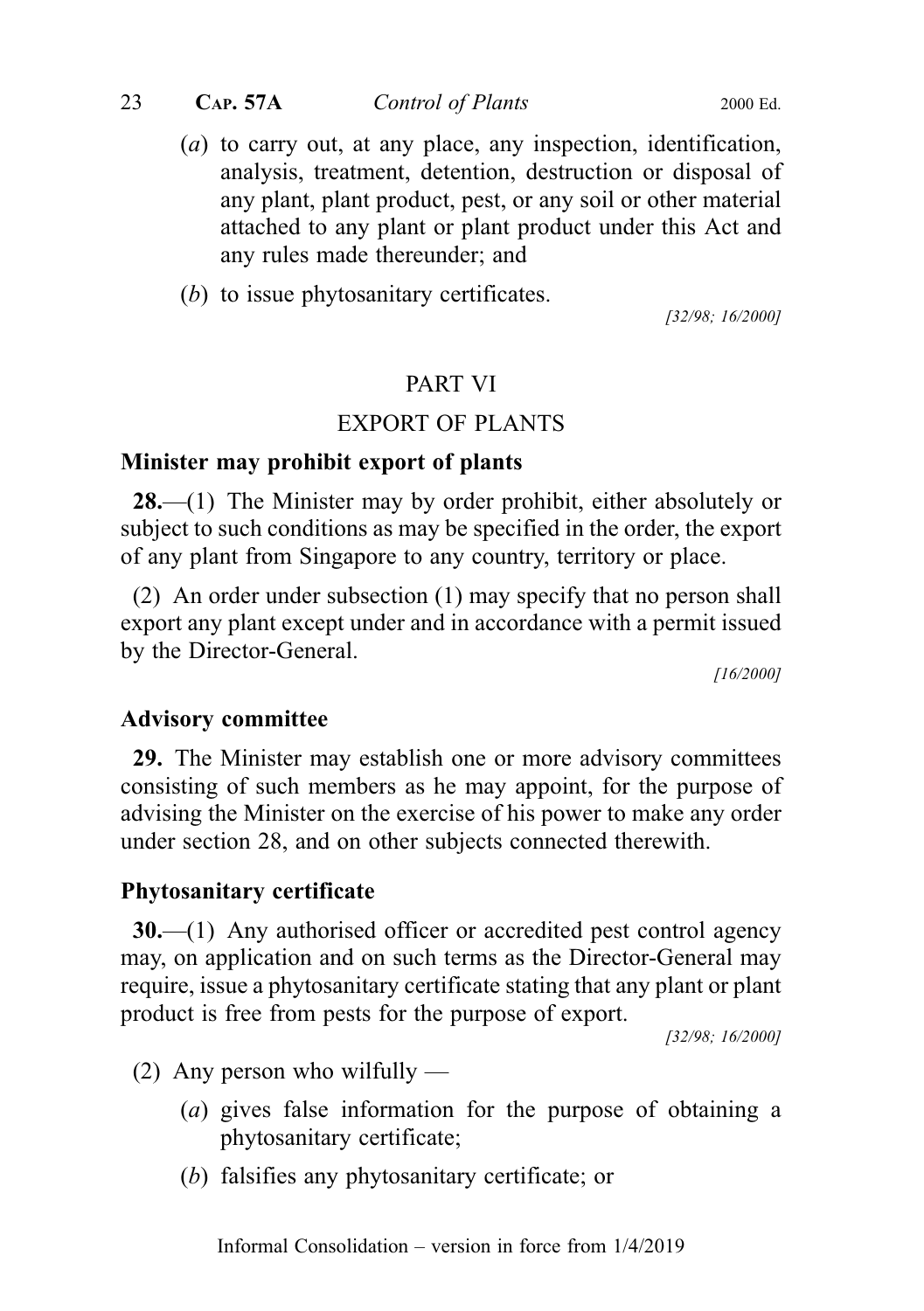2000 Ed. Control of Plants CAP. 57A 24

(c) uses a phytosanitary certificate with intention of causing it to be believed that a plant or plant product which is not a plant or plant product in respect of which the phytosanitary certificate was issued, is a plant or plant product in respect of which the certificate was issued,

shall be guilty of an offence and shall be liable on conviction to a fine not exceeding \$10,000 or to imprisonment for a term not exceeding 3 years or to both.

### PART VII

### LICENCE AND PERMIT

### Application for licence or permit

 $31$ —(1) An application —

- (a) for a licence under section 7 or 10;
- (b) for a permit under section 8; or
- (c) where provision is made by an order under section 17(1) or 28(1) for the issue by the Director-General of a permit, for a permit under that section,

shall be made to the Director-General in such manner and form as the Director-General may require and shall be accompanied by the prescribed fee and such particulars, information and documents as the Director-General may require.

[32/98; 16/2000]

(2) On the receipt of an application under subsection (1), the Director-General may —

- (a) issue the licence or permit applied for, with or without conditions; or
- (b) refuse to issue the licence or permit applied for.

[32/98; 16/2000]

(2A) Without limiting subsection (2), the Director-General may grant a licence under section 7 or 10 subject to such conditions as the Director-General thinks fit, including but not limited to the conditions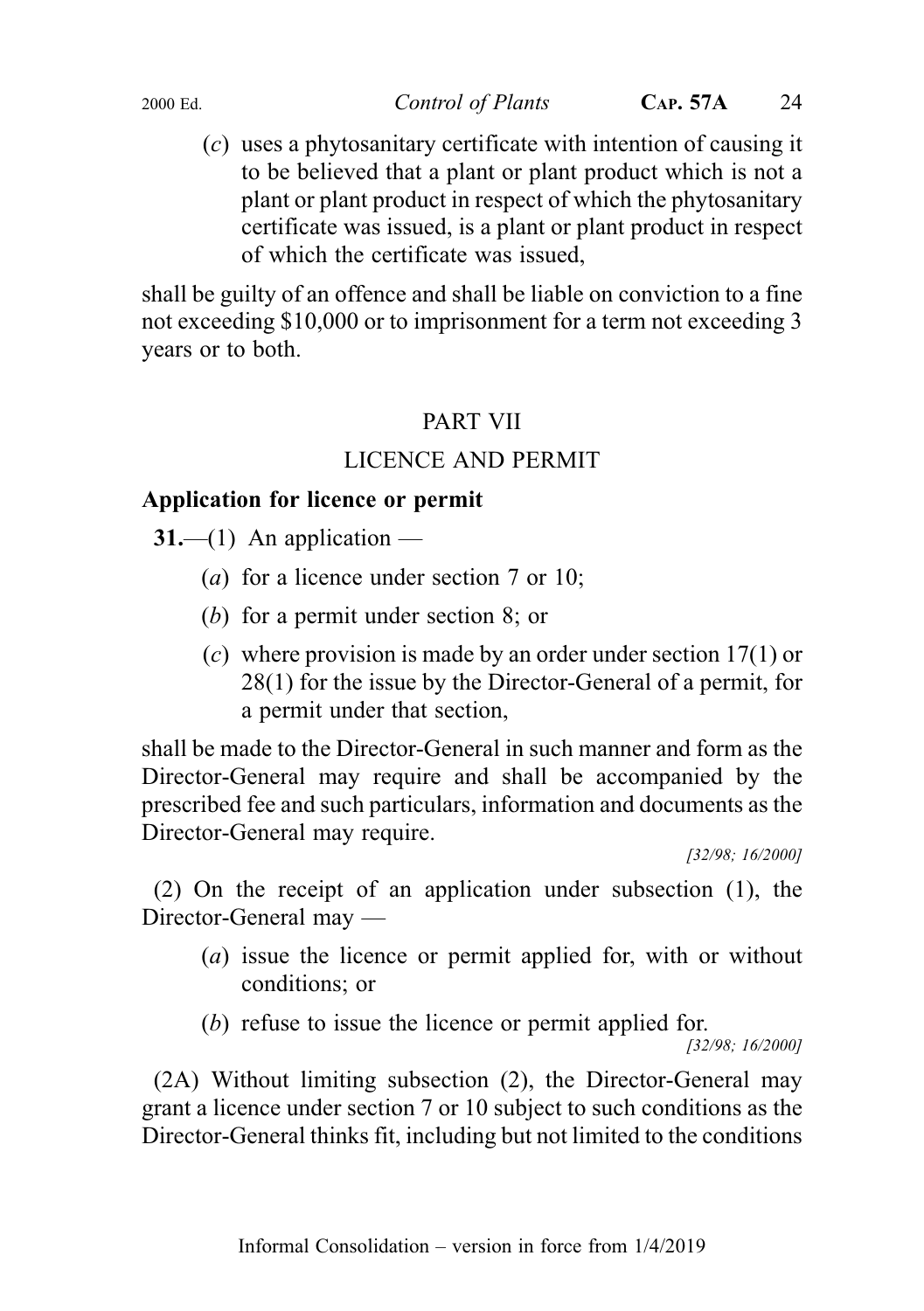necessary or related to ensuring a secure and reliable supply in Singapore of any fresh fruits or vegetables.

[Act 10 of 2019 wef 01/04/2019]

(3) Without prejudice to the generality of subsection (2), the Director-General may, in respect of an application for a licence under section 7 or a permit under section 8 —

- (a) refuse to issue the licence or permit; or
- (b) impose a condition restricting or prohibiting the import or transhipment of any fresh fruit or vegetable from any country, territory, place or farm,

if he considers that this is necessary to protect the health or safety of members of the public.

[32/98; 16/2000]

(4) Where the Director-General has refused to issue the licence or permit applied for, he shall give the applicant notice in writing of the reasons for his refusal.

[32/98; 16/2000]

(5) The Director-General may at any time vary or revoke any of the conditions imposed under subsection  $(2)(a)$  or impose new conditions.

[32/98; 16/2000]

(6) Every licence or permit issued under this section —

- (a) shall be in such form as the Director-General may determine;
- (b) shall be valid for the period stated therein unless it is sooner revoked under section 32; and
- (c) may, unless it is a permit under section 8, be renewed upon its expiry.

[32/98; 16/2000]

(7) Subsections (1) to (6) shall apply, with the necessary modifications, to an application for the renewal of a licence under section 7 or 10 or a permit under section  $17(1)$  or  $28(1)$ .

[32/98]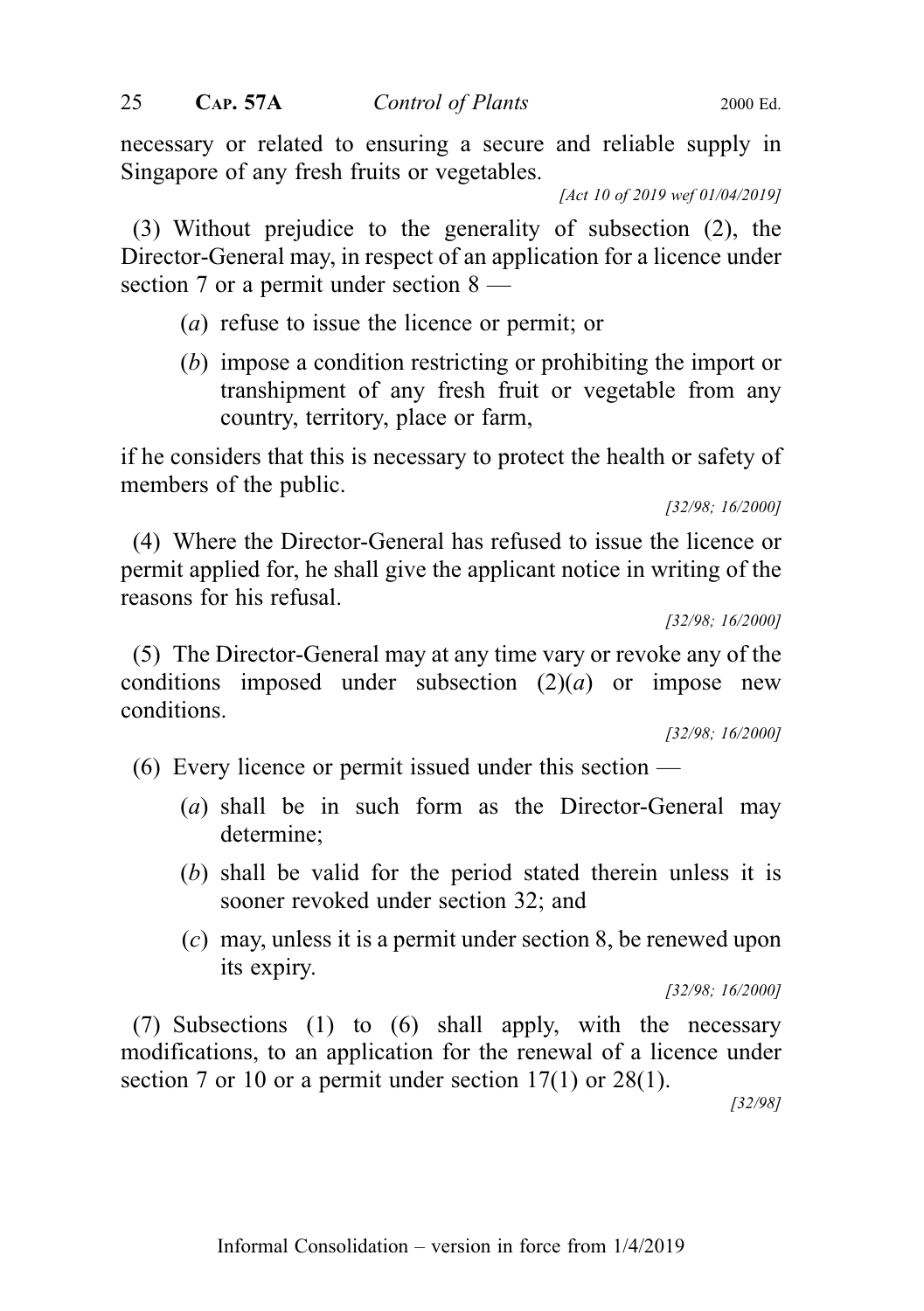Informal Consolidation – version in force from 1/4/2019

#### Revocation or suspension of licence or permit

32.—(1) The Director-General may at any time revoke or suspend a licence or permit.

(2) The Director-General shall, before taking any action referred to in subsection (1), notify the person concerned of his intention to take such action and shall give the person concerned an opportunity to submit reasons why such action should not be taken against him.

(3) Where the Director-General has revoked or suspended a licence or permit under this Act, he shall give notice in writing of the suspension or revocation to the person concerned.

(4) Where a licence issued by the Director-General pursuant to an order made under section 17 is revoked or has expired, the licensee shall eradicate and destroy all or any of the prohibited plants planted or cultivated or maintained in pursuance thereof.

[16/2000]

[32/98; 16/2000]

(5) Any prohibited plant not eradicated and destroyed under subsection (4) shall be deemed to have been grown in contravention of section 17.

#### Appeal

33.—(1) Any person who is aggrieved by —

- (a) the refusal of the Director-General to issue or renew a licence or permit under section 31;
- (b) the decision of the Director-General to suspend or revoke a licence or permit under section 32,

may, within 7 days of the receipt of the notice informing him of the refusal, suspension or revocation, as the case may be, appeal in writing to the Minister whose decision shall be final.

(2) Notwithstanding the pendency of any appeal under subsection (1) in respect of the suspension or revocation of a licence or permit, such suspension or revocation shall, unless the

[16/2000]

[16/2000]

[16/2000]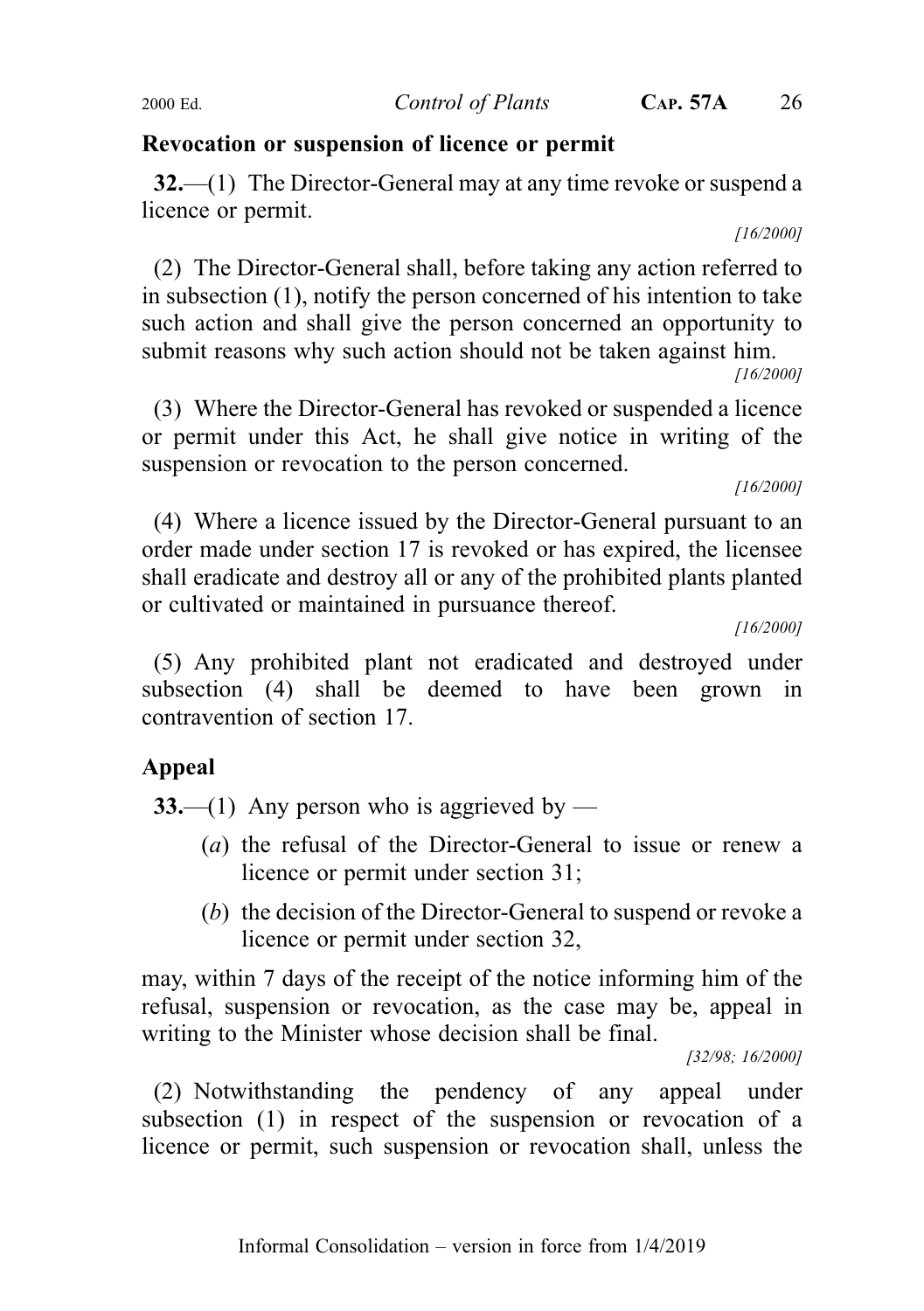Minister otherwise orders, take effect from the date specified by the Director-General therefor.

[32/98; 16/2000]

### PART VIII

### **MISCELLANEOUS**

# Penalty

34. Any person who —

- (a) contravenes or fails to comply with section 10,  $11(1)$  and (2), 22(2) or 41; or
- (b) contravenes or fails to comply with any order made by the Minister under section 17(1) or 28(1),

shall be guilty of an offence and shall be liable on conviction to a fine not exceeding \$10,000 or to imprisonment for a term not exceeding 3 years or to both.

[32/98]

### Offences committed by body corporate

35. Where an offence under this Act or any rules made thereunder has been committed by a body corporate is proved to have been committed with the consent or connivance of, or to be attributable to any neglect on the part of, any director, manager, secretary or other similar officer of the body corporate, or any person who was purporting to act in any such capacity, he, as well as the body corporate, shall be guilty of that offence and shall be liable to be proceeded against and punished accordingly.

### Offences committed by agent or servant

36. Where an offence under this Act or any rules made thereunder is committed by any person acting as the agent or servant of another person, or being otherwise subject to the supervision or instructions of another person for the purposes of any employment in the course of which the offence was committed, that other person shall, without prejudice to the liability of the first-mentioned person, be liable under this Act or any rules made thereunder in the same manner and to the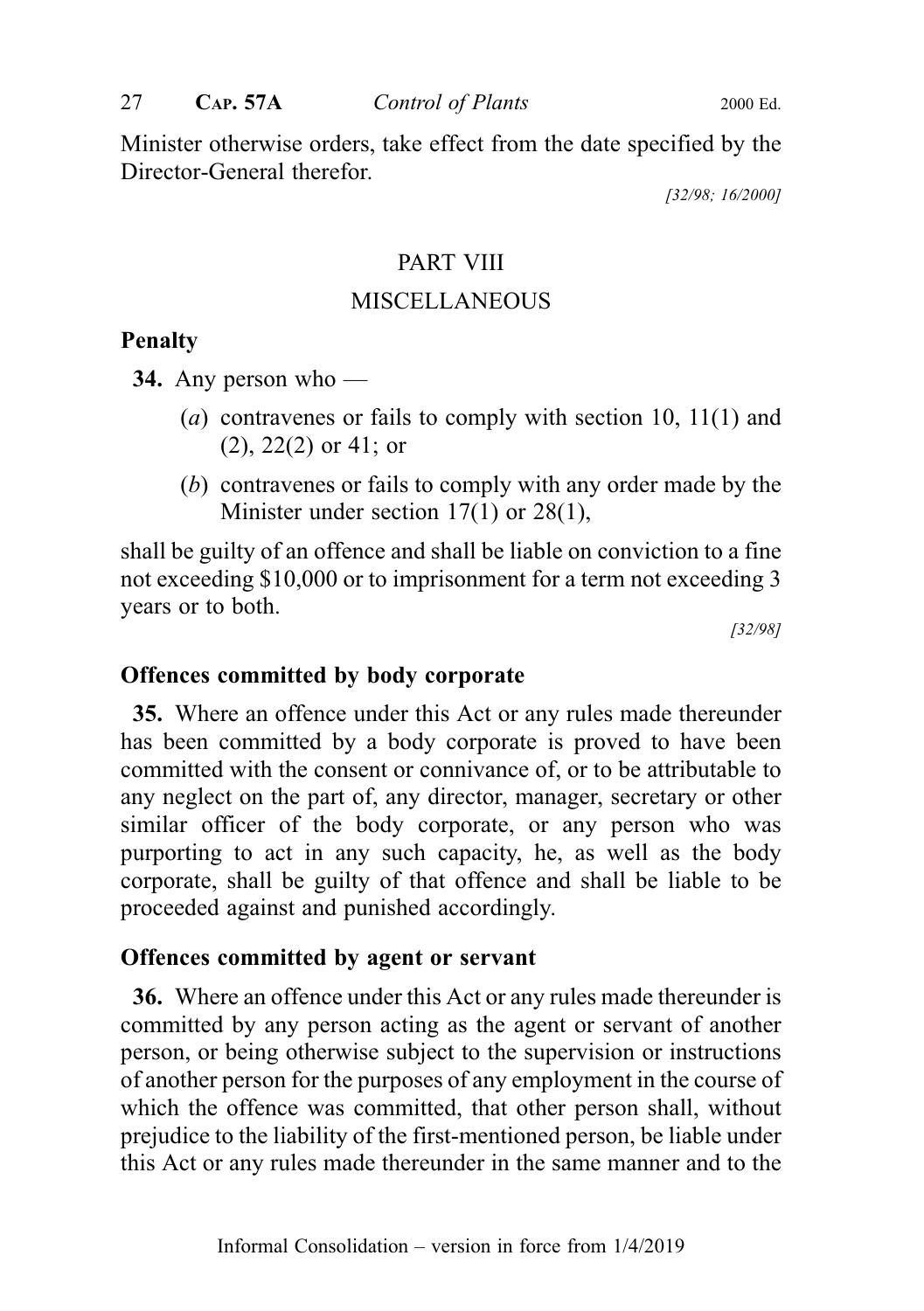same extent as if he had personally committed the offence if it is proved that the act which constituted the offence was committed with his consent or connivance or that it was attributable to any neglect on his part.

### General powers of authorised officers

37.—(1) For the purpose of ascertaining whether any offence under this Act or any rules made thereunder has been or is being committed, any authorised officer may, on producing, if so requested, an identification card —

- (a) enter and inspect any land or premises and examine any plant, plant product, package, soil or article thereon at all reasonable times;
- (b) stop, examine, board, enter or detain any conveyance used for carrying any plant, plant product or package;
- (c) take, without payment, any sample of any plant, plant product or soil;
- (d) seize, remove or detain any plant, plant product, package, pest or soil;

[Act 10 of 2019 wef 01/04/2019]

(e) break open any hold, compartment or container or other receptacle including any place that could be used as a receptacle; or

[Act 10 of 2019 wef 01/04/2019]

(f) by written order require any person in Singapore whom the authorised officer has reason to believe to be acquainted with any fact or circumstance relevant to that purpose to attend before the authorised officer to answer any question (to the best of that person's knowledge, information and belief) and to furnish any document or information.

[Act 10 of 2019 wef 01/04/2019]

(1A) The person mentioned in subsection  $(1)(f)$  is bound to state truly the facts and circumstances with which the person is acquainted concerning the case except only that the person may decline to make, with regard to any fact or circumstance, a statement which would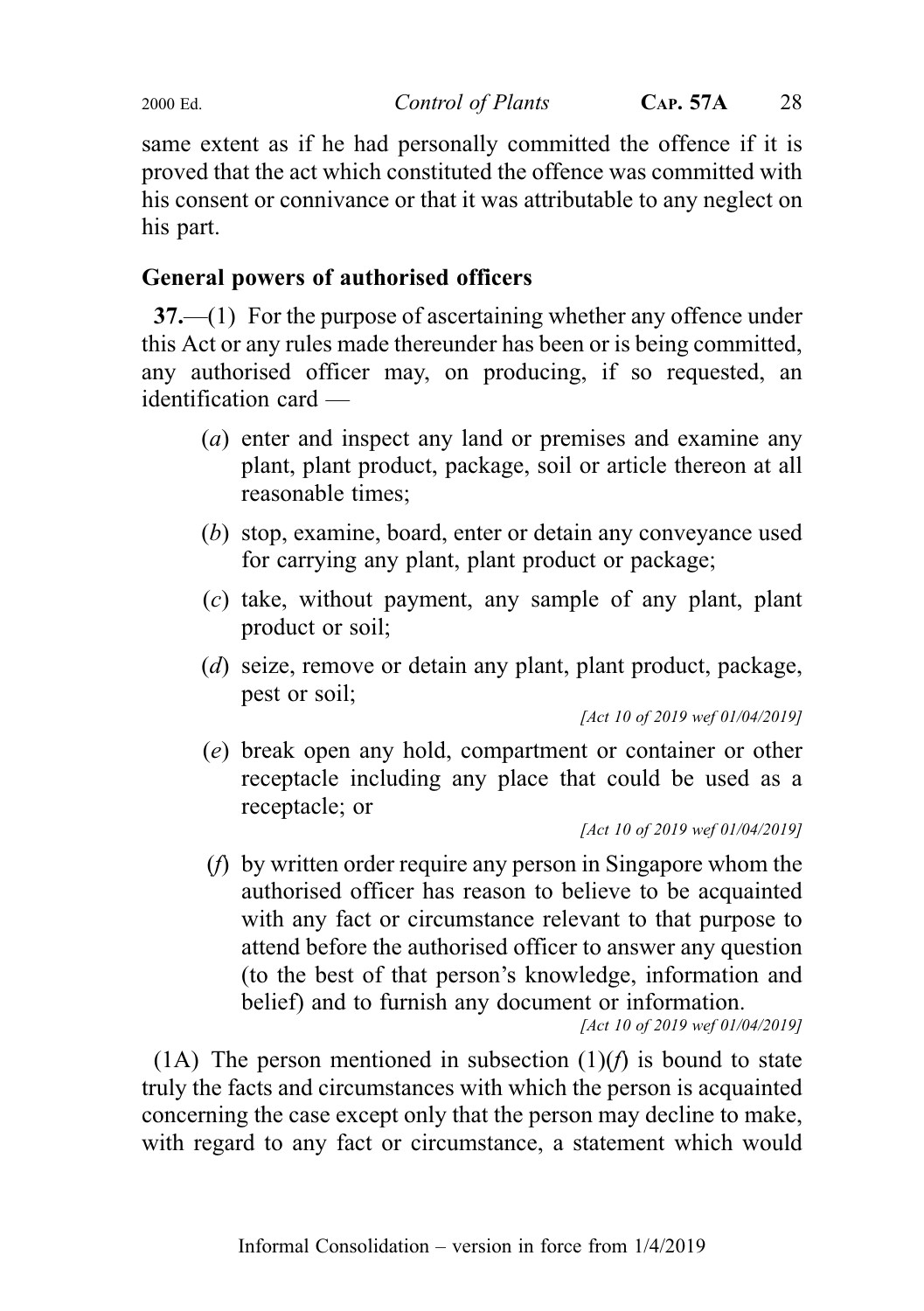have a tendency to expose the person to a criminal charge or to penalty or forfeiture.

[Act 10 of 2019 wef 01/04/2019]

(1B) A statement made by any person examined under subsection  $(1)(f)$  must —

- (a) be reduced to writing;
- (b) be read over to the person;
- (c) if the person does not understand English, be interpreted in a language that the person understands; and

(*d*) after correction (if necessary), be signed by the person.

[Act 10 of 2019 wef 01/04/2019]

(1C) If any person fails to attend before an authorised officer as required by an order under subsection  $(1)(f)$ , the Director-General or authorised officer may report the failure to a Magistrate who may issue a warrant to secure the attendance of that person as required by the order.

[Act 10 of 2019 wef 01/04/2019]

(2) The owner or occupier of any land, premises or conveyance shall, if requested by an authorised officer, provide reasonable assistance to the authorised officer for the purpose of the exercise of his powers under this section and furnish any information relating to the land or premises which is reasonably required by the authorised officer for the purposes of the discharge of his duties under this Act.

(3) A police officer may arrest without warrant any person who has committed or whom he reasonably suspects to have committed an offence under this Act or any rules made thereunder —

- (a) if the person refuses to give his name and address; or
- (b) if there is reason to doubt the accuracy of the name and address, if given.

(4) A person arrested under this section may be detained until his name and address are correctly ascertained except that no person shall be detained longer than is necessary for bringing him before a court.

(5) Any person who obstructs or hinders any authorised officer in the exercise of any of his powers under this Act or any rules made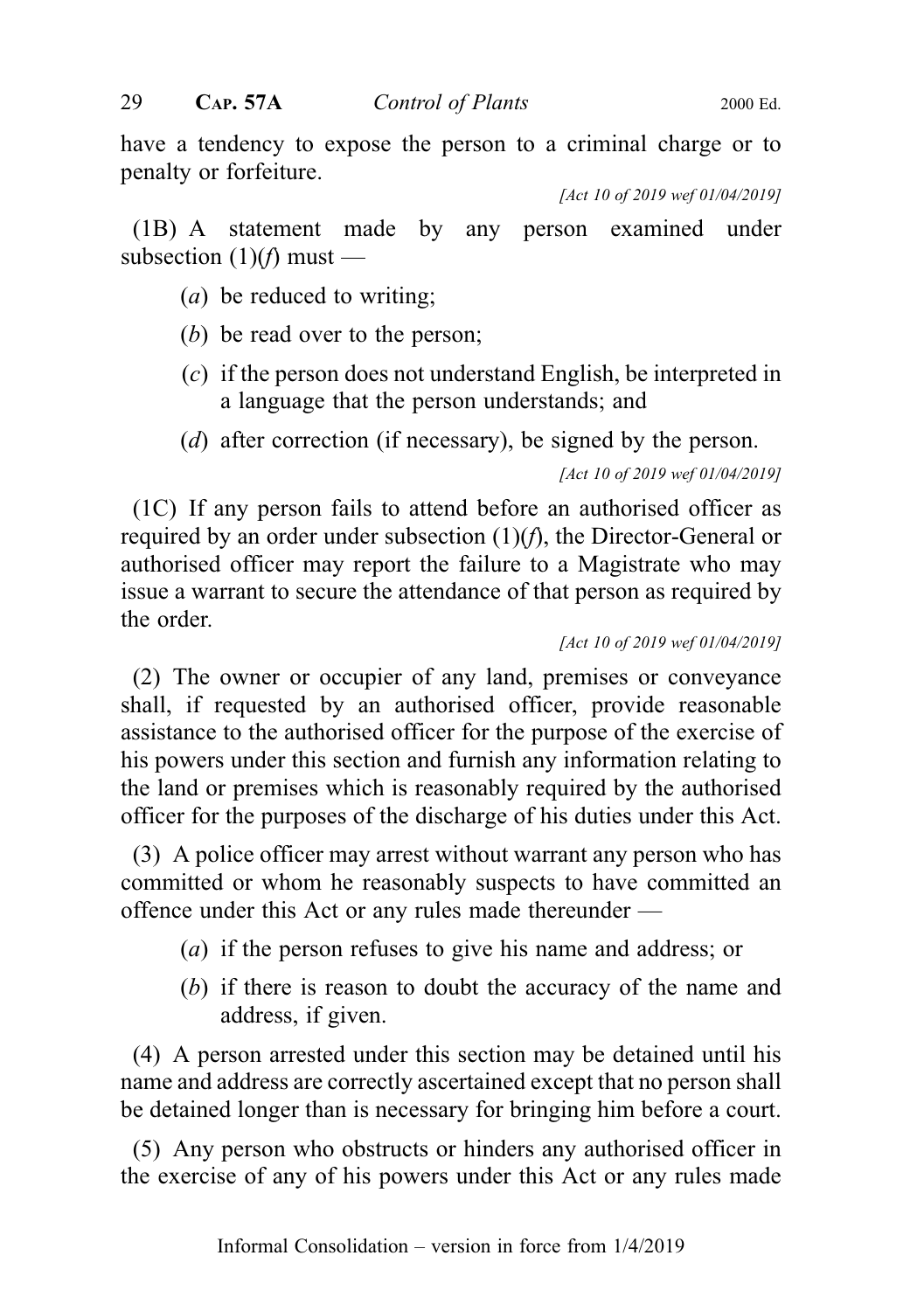thereunder shall be guilty of an offence and shall be liable on conviction to a fine not exceeding \$10,000 or to imprisonment for a term not exceeding 3 years or to both.

- $(6)$  A person
	- (a) who intentionally alters, suppresses or destroys any document or information which the person has been required by or under subsection (1) to furnish;
	- (b) who, in furnishing any document or information required by or under subsection (1), makes any statement which the person knows or ought reasonably to know that, or is reckless as to whether, it is false or misleading in a material particular; or
	- (c) who intentionally fails to comply with a lawful demand of an authorised officer in the discharge of the duties by such an officer under this Act,

shall be guilty of an offence and shall be liable on conviction to a fine not exceeding \$10,000 or to imprisonment for a term not exceeding 12 months or to both.

[Act 10 of 2019 wef 01/04/2019]

#### Power to label for identification

38.—(1) Any authorised officer may, where he considers it necessary for the purposes of identification, label permanently or temporarily, any consignment of plants or plant products.

(2) Any person who wilfully counterfeits, alters, defaces, erases or removes any such label shall be guilty of an offence and shall be liable on conviction to a fine not exceeding \$10,000 or to imprisonment for a term not exceeding 3 years or to both.

#### Power to take samples for analysis

39.—(1) An authorised officer may, for the purposes of ascertaining the presence of prohibited pesticide residue, and the levels of pesticide residue or toxic chemical residue, contained in any fresh fruit or vegetable, enter any premises at all reasonable times to take, without payment, any reasonable sample of fresh fruits or vegetables for analysis by an authorised analyst and detain the whole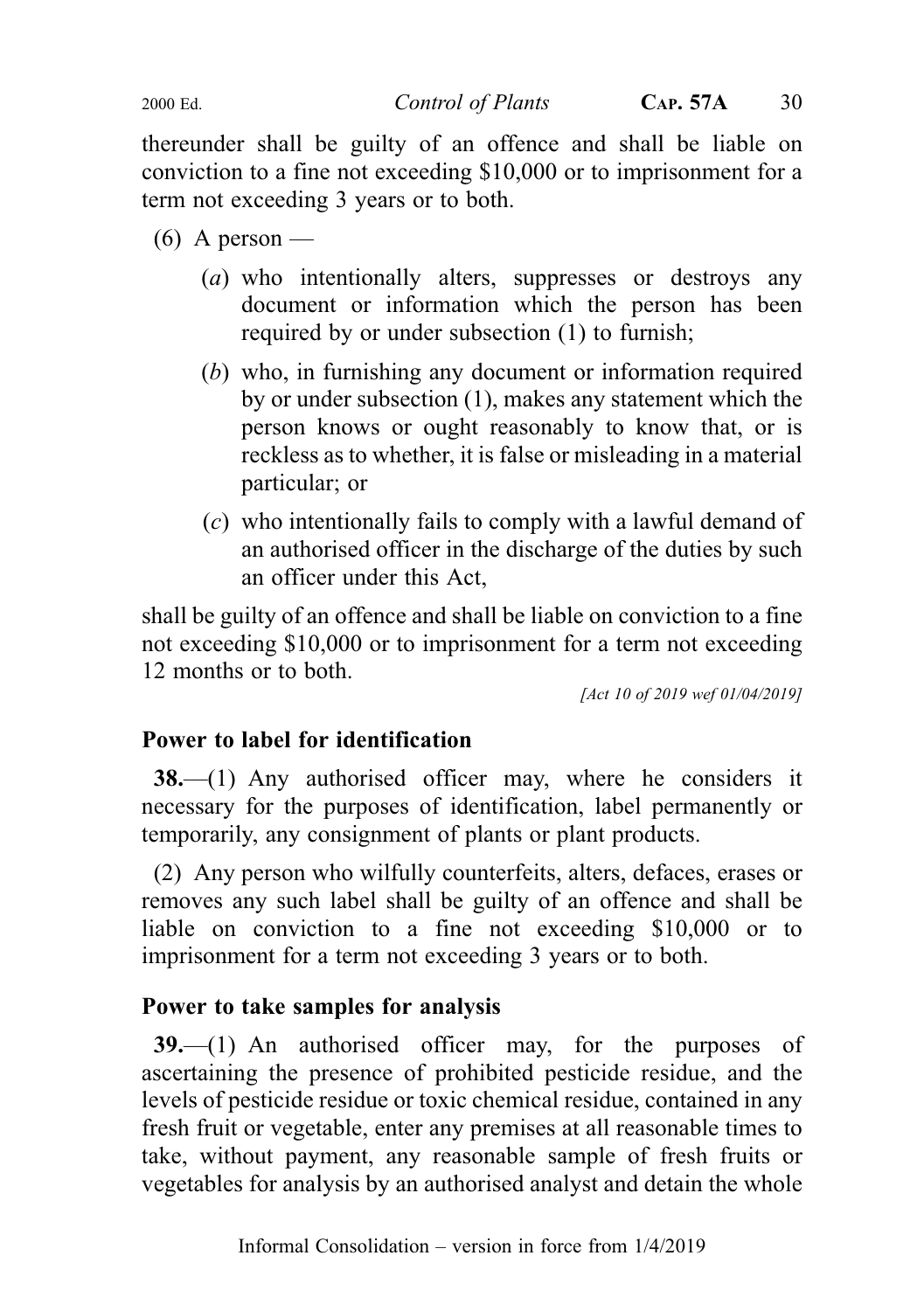lot from which the sample is taken under normal storage conditions until a report of the result of the analysis is obtained.

[32/98]

(2) A report of the result of an analysis which is signed by an authorised analyst shall be admissible in evidence in any proceedings under this Act or any rules made thereunder and, in the absence of evidence to the contrary, is proof of the matters stated in the report. [32/98]

### Power to dispose of, etc., fresh fruits and vegetables

 $40$ .—(1) Where any sample of fresh fruits or vegetables is determined by an authorised analyst to contain any prohibited pesticide residue, or any pesticide residue or toxic chemical residue exceeding the prescribed levels, the Director-General may, in his discretion, cause the whole lot of fresh fruits or vegetables from which the sample is taken, to be  $-$ 

- (*a*) re-exported or returned to its place of origin;
- (b) treated in such manner as he may direct so as to remove or aid the dissipation of the residue to the prescribed levels; or
- (c) disposed of in such manner as he may direct.

[32/98; 16/2000]

(2) The cost of, and all expenses incurred in, the re-exporting, returning, treatment or disposal under subsection (1) shall be defrayed by the owner, grower or importer of the fresh fruits or vegetables.

# Access to documents, books and records

41. Every person who imports for sale or supply or who grows fresh fruits or vegetables shall, on demand, afford the Director-General access to, and produce, such documents, books or records relating to or reasonably believed to relate to the fresh fruits or vegetables as may be required by the Director-General.

[16/2000]

# Forfeiture

 $42$ .—(1) Where any person is convicted of any offence under this Act or any rules made thereunder, the court may order that any article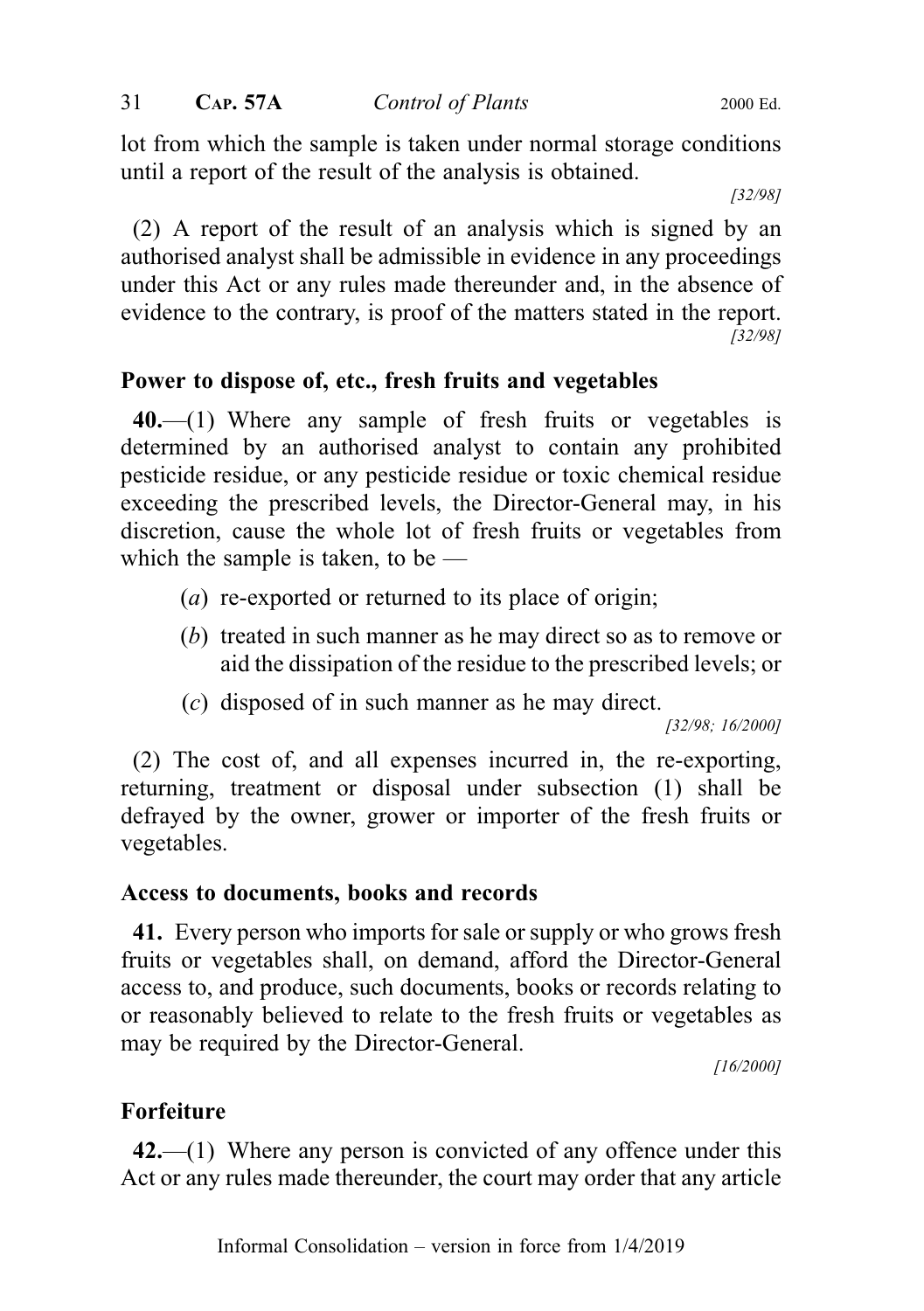2000 Ed. Control of Plants CAP. 57A 32

seized under this Act or any rules made thereunder or in respect of which the offence was committed, be forfeited to the Board.

[16/2000]

[Act 10 of 2019 wef 01/04/2019]

(2) Where a person who is charged for an offence under this Act or any rules made thereunder is acquitted, the court may order any article seized under this Act or any rules made thereunder to be released to the person from whom the article was seized.

(3) Where the owner of the article cannot be ascertained, the Board may confiscate the article seized.

> [16/2000] [Act 10 of 2019 wef 01/04/2019]

(4) Every article so forfeited to the Board shall be disposed of in such manner as the Board thinks fit.

> [16/2000] [Act 10 of 2019 wef 01/04/2019]

#### Presumption of ownership

43. Where in any proceedings under this Act or any rules made thereunder a question arises as to the ownership of any plant, plant product, pest or article, the person found in possession of the plant, plant product, pest or article shall be presumed to be the owner thereof until the contrary is proved.

#### Service of notices

44.—(1) Where under this Act or any rules made thereunder any notice, order or document is required or authorised to be served on any person, it may be served by –

- (a) delivering it personally or by leaving it with some adult person at the last known place of residence or business of the person to be served;
- (b) leaving it at the usual or last known place of residence or business of the person to be served in a cover addressed to that person, or posting it upon a conspicuous part of those premises; or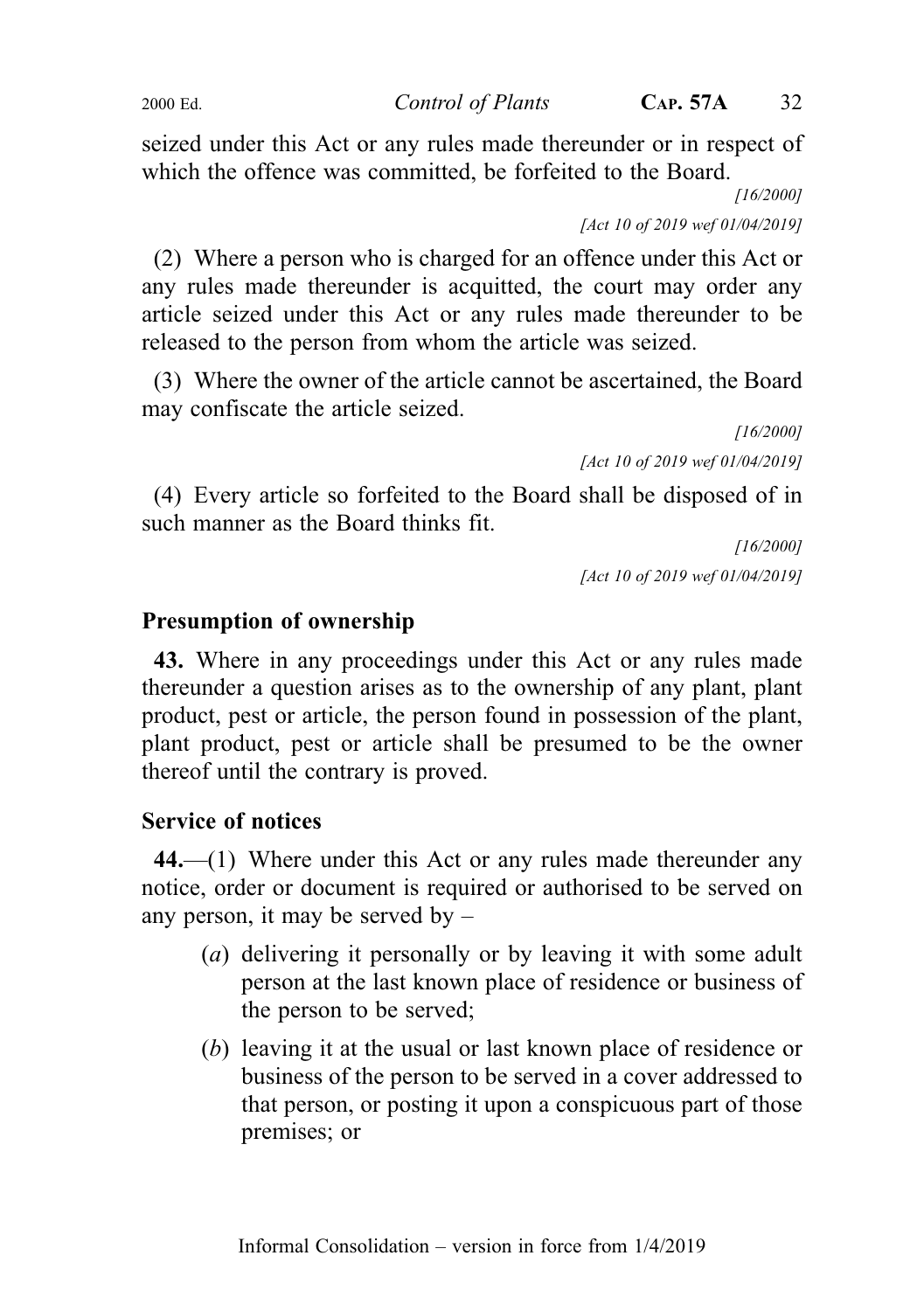(c) sending it by registered post addressed to the person to be served at his usual or last known place of residence or business.

(2) Any notice, order or document required or authorised by this Act to be served on the owner or the occupier of any premises shall be deemed to be properly addressed if addressed by the description of the "owner" or "occupier" of the premises without further name or description.

### Protection from liability

45. No suit or other legal proceedings shall lie against the Director-General or any authorised officer in respect of anything done or omitted to be done in the discharge of their duties under this Act or any rules made thereunder unless the thing was done or omitted to be done in bad faith.

[16/2000]

#### Fees, etc., payable to Board

46. All fees, charges and moneys collected under this Act or any rules made thereunder (except composition sums) must be paid to the Board.

[Act 10 of 2019 wef 01/04/2019]

#### Composition of offences

47.—(1) The Director-General may, in his discretion, compound any offence under this Act or any rules made thereunder which is prescribed as an offence which may be compounded by collecting from a person reasonably suspected of having committed the offence a sum not exceeding \$1,000.

[16/2000]

(2) The Minister may prescribe the offences which may be compounded.

(3) Where an offence is compounded under this Act or any rules made thereunder, any article seized shall be forfeited to the Board.

> [46 [16/2000] [Act 10 of 2019 wef 01/04/2019]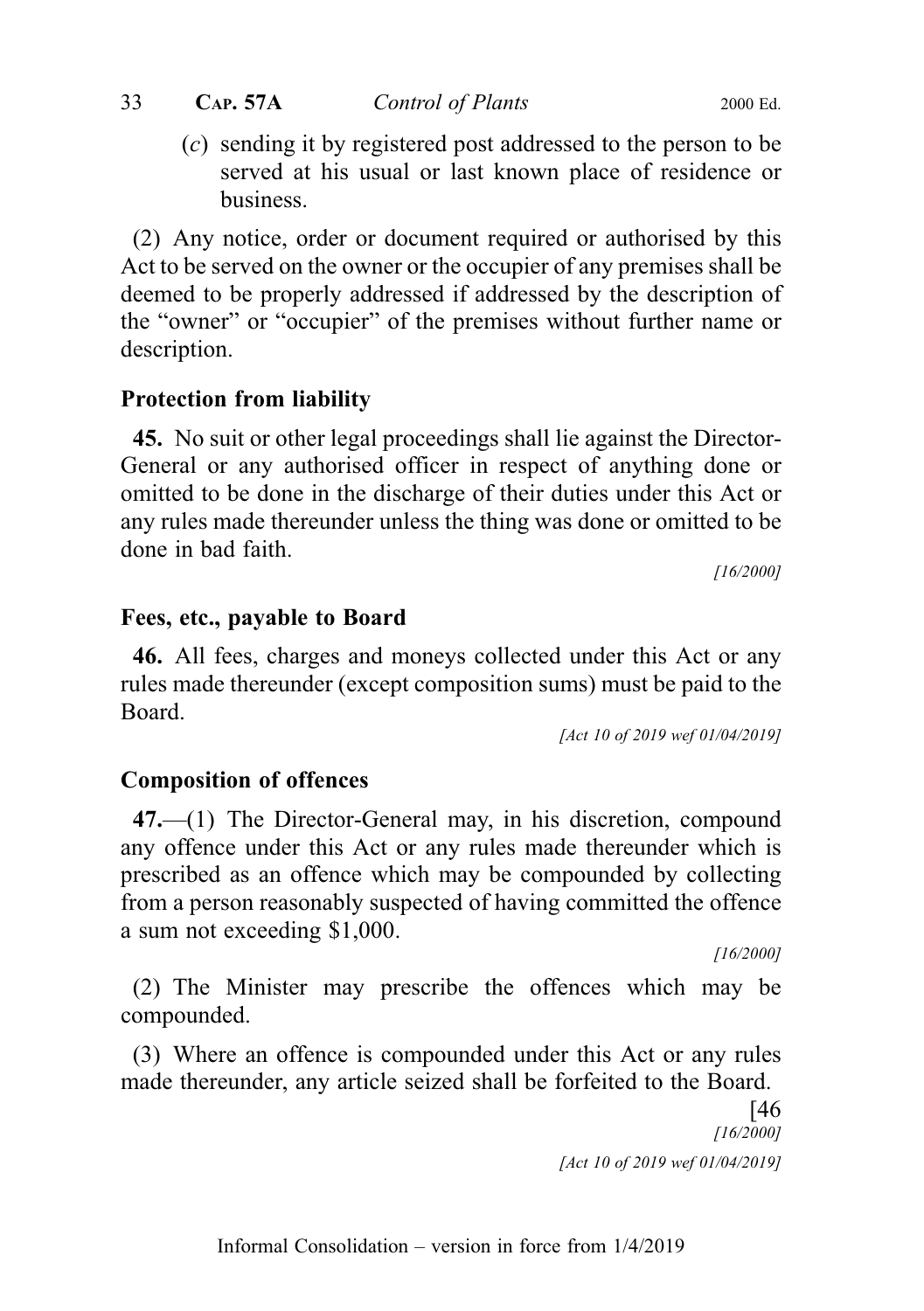(4) All composition sums collected under this section must be paid into the Consolidated Fund.

[Act 10 of 2019 wef 01/04/2019]

### Exemption

48. The Minister may, either generally or in any particular case, and subject to such conditions as he may impose, exempt any person from all or any of the provisions of this Act or any rules made thereunder. [47

#### Rules

 $49$ .—(1) The Minister may make rules for or with respect to any matter which may be necessary or expedient for carrying out the provisions of this Act.

(2) Without prejudice to the generality of subsection (1), rules may be made —

- (a) providing for the powers and duties of the authorised officers;
- (b) providing for matters relating to registration, licensing, certification and the issue of permits;
- (c) prescribing the procedure, condition or location for the import or transhipment of any fresh fruit and vegetable;
- (d) providing for matters relating to the taking of samples of fresh fruits and vegetables under section 39 for analysis, and for matters relating to such analysis;
- (e) prescribing the qualifications and practical experience of an authorised analyst;
- (f) prescribing the sanitary standards referred to in section  $8(1)(d)$ ;
- (g) providing for the inspection, observation, detention, identification, treatment, destruction, reshipment or disposal of any plant or plant product;
- (h) prescribing the levels of any pesticide residue or toxic chemical residue in or on any plant or plant product;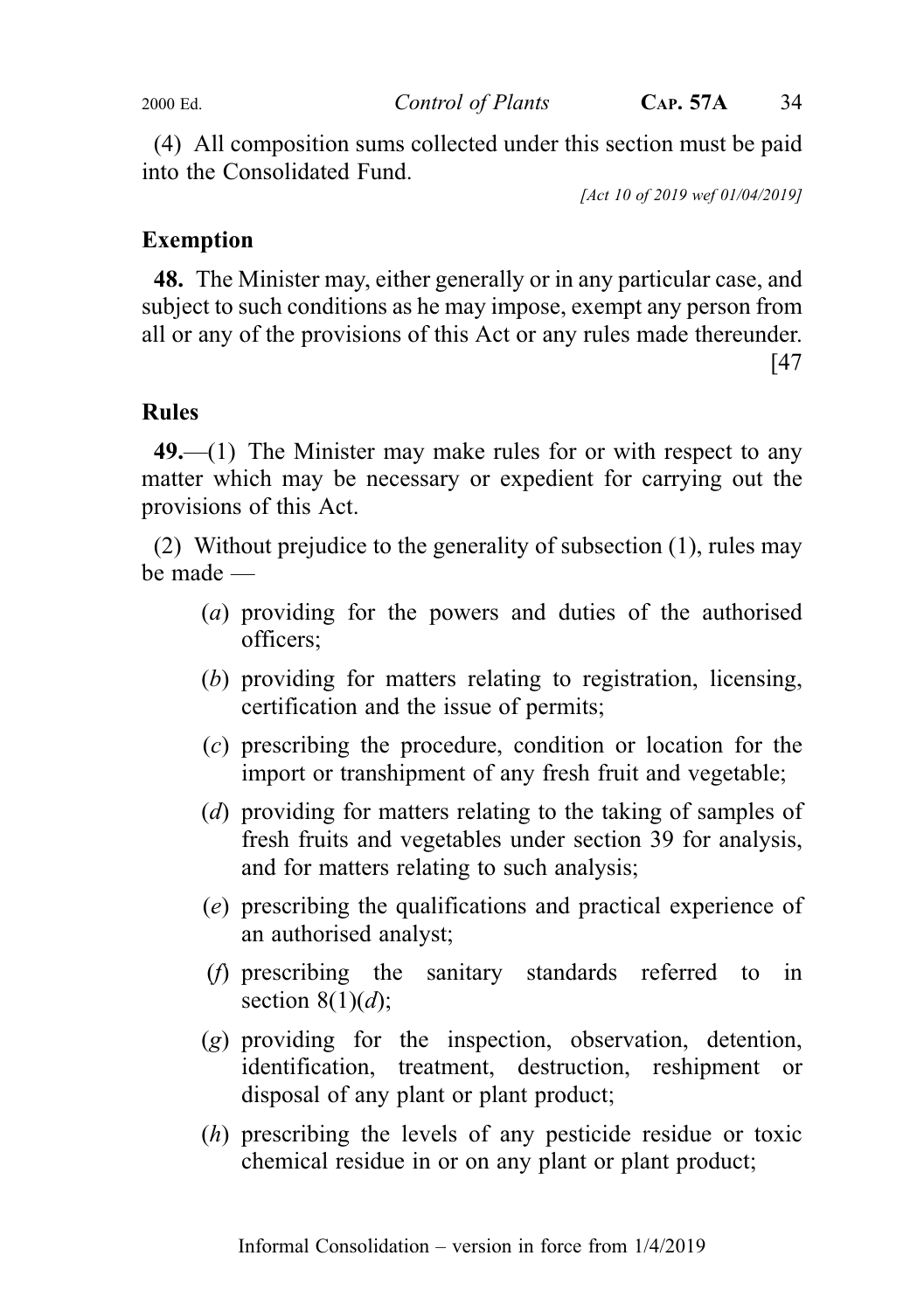- (i) providing for the control and eradication of pests and preventing their spread within Singapore;
- (j) prescribing the manner of entry upon any land and the conduct of any examination, inspection, detention, quarantine, treatment or destruction of any plant, plant product, pest, soil or any other article thereon;
- (k) prohibiting or restricting the introduction into Singapore of any plant, plant product, pest, soil or package or other thing which is likely to introduce pests into Singapore;
- (l) prohibiting or restricting the introduction into Singapore of any prohibited plant;
- (m) prescribing treatment for aircraft or any other conveyance arriving from overseas and the procedure to be adopted on their arrival so as to prevent the introduction of any pest into Singapore;
- (n) requiring every person arriving in Singapore from overseas to give a certificate declaring in such form as may be prescribed whether he has any plant, plant product, fungus, bacterium, virus or micro-organism or any insect, mite or other invertebrate animal or any soil in his possession;
- (o) providing for the inspection, observation, disinfection, treatment, destruction, reshipment or disposal of any plant introduced into Singapore and the progeny of any such plant or any soil, package or other thing;
- (p) providing for the control of plants kept or grown in isolation or under quarantine conditions;
- (q) prescribing the areas within Singapore where any plant, plant product, pest or package may be landed;
- $(r)$  providing for the detention or the quarantine of any plant, plant product or package suspected of harbouring any pest and prescribing the treatment or the destruction thereof;
- (s) regulating the use of any pesticide in the cultivation of plants;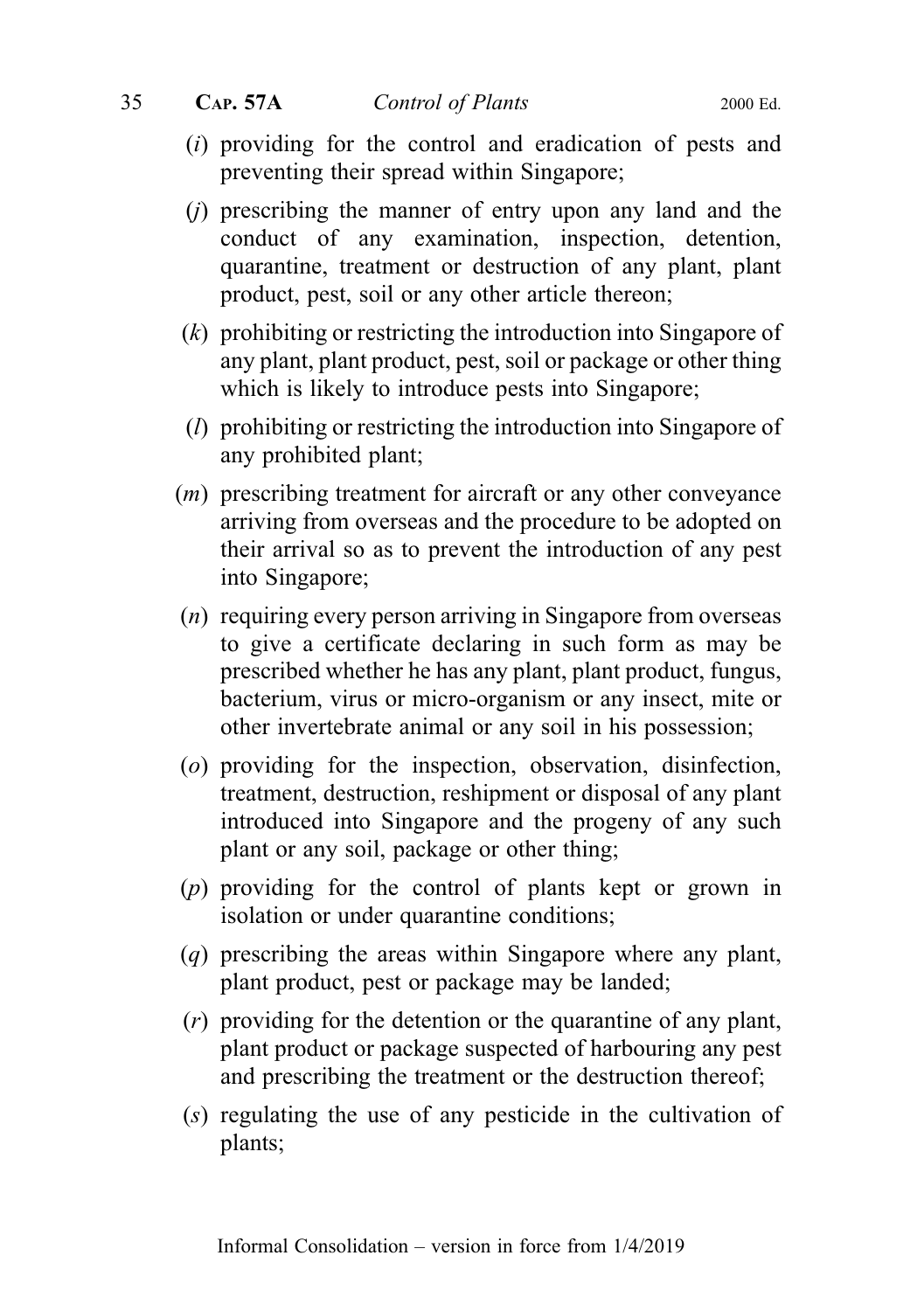- $(t)$  prescribing the qualifications and practical experience of a certified pesticide operator;
- (u) providing for matters relating to the registration, labelling, packing, use, storage, disposal and record keeping of any pesticide used in the cultivation of plants;
- (v) providing for the licensing, control, supervision and inspection of any land or premises on which any plant or plant product is grown, produced, processed, sold, stored or used, including prescribing the records that must be kept by a licensed grower or other licensee and the provision of returns and other information by licensed growers or other licensees to the Director-General with respect to fresh fruits or vegetables which are the subject of the activity authorised by the licence;

[Act 10 of 2019 wef 01/04/2019]

- (w) providing for the registration, control and supervision of any accredited pest control agency; and
- (x) prescribing the forms, fees or registers for the purposes of this Act.

#### [32/98]

(3) The Minister may, in any rules made under this Act, provide that any contravention of or failure to comply with any provision thereof shall be an offence and may prescribe a penalty for any such offence of a fine not exceeding \$10,000 or imprisonment for a term not exceeding 3 years or both.

[48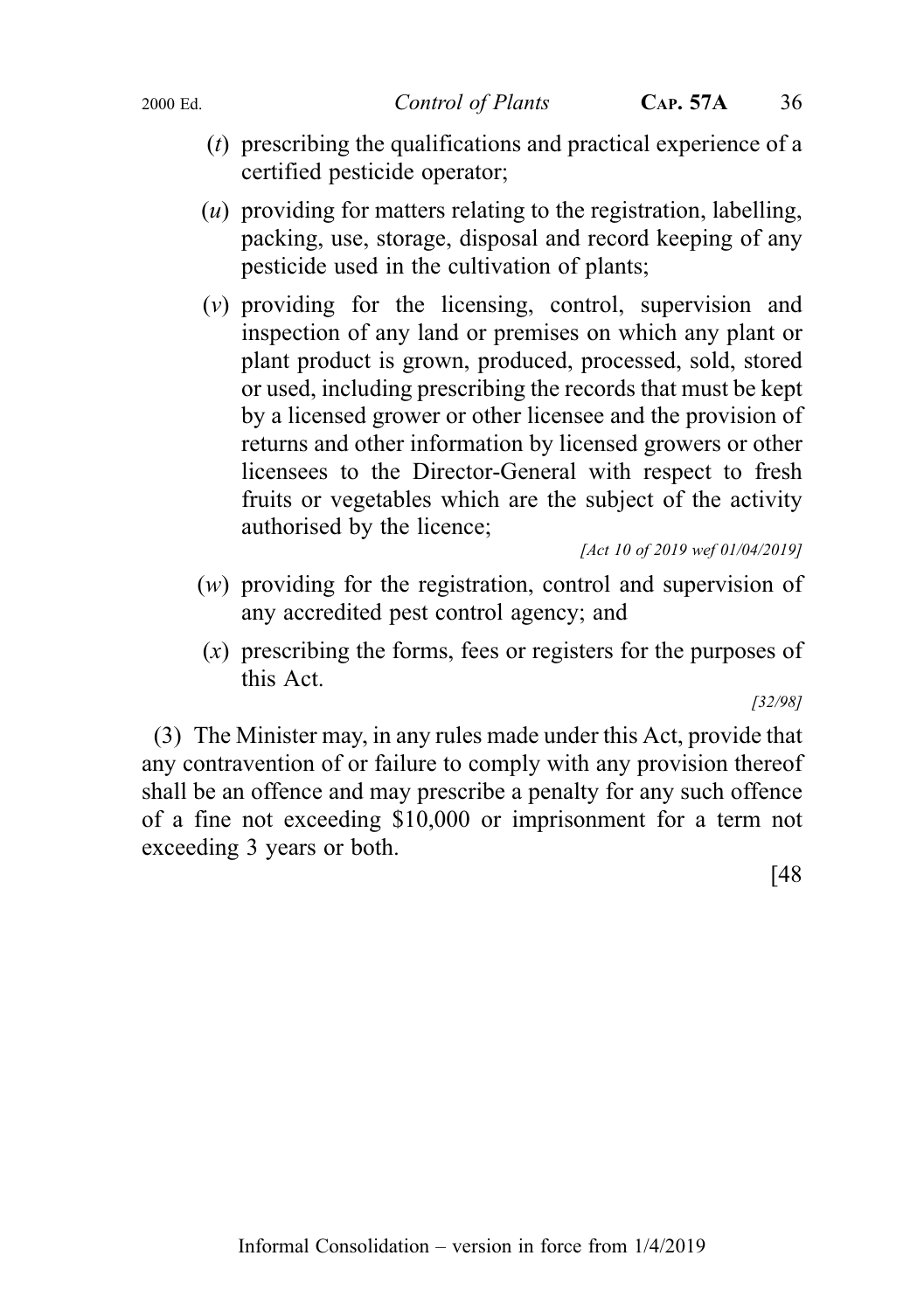# LEGISLATIVE HISTORY CONTROL OF PLANTS ACT (CHAPTER 57A)

This Legislative History is provided for the convenience of users of the Control of Plants Act. It is not part of the Act.

#### 1. Act 18 of 1993 — Control of Plants Act 1993

| Date of First Reading                                                                                 |                           | : 26 February 1993<br>(Bill No. 9/93 published on<br>27 February 1993)    |  |  |
|-------------------------------------------------------------------------------------------------------|---------------------------|---------------------------------------------------------------------------|--|--|
| Date of Second and Third Readings : 12 April 1993                                                     |                           |                                                                           |  |  |
| Date of commencement                                                                                  | $\mathbb{R}^{\mathbb{Z}}$ | 18 February 1994                                                          |  |  |
| 2. 1994 Revised Edition — Control of Plants Act                                                       |                           |                                                                           |  |  |
| Date of operation                                                                                     |                           | 15 March 1994                                                             |  |  |
| 3. Act 32 of 1998 – Control of Plants (Amendment) Act 1998                                            |                           |                                                                           |  |  |
| Date of First Reading                                                                                 |                           | $: 29$ June 1998<br>(Bill No. 31/98 published on<br>30 June 1998)         |  |  |
| Date of Second and Third Readings : 31 July 1998                                                      |                           |                                                                           |  |  |
| Date of commencement                                                                                  |                           | : 8 January 1999                                                          |  |  |
| 4. 1999 Revised Edition — Control of Plants Act                                                       |                           |                                                                           |  |  |
| Date of operation                                                                                     | $\mathbb{R}^{\mathbb{Z}}$ | 1 August 1999                                                             |  |  |
| 5. Act 16 of 2000 - Agri-Food and Veterinary Authority Act 2000<br>(Consequential amendments made by) |                           |                                                                           |  |  |
| Date of First Reading                                                                                 |                           | : 21 February 2000<br>(Bill No. 11/2000 published on<br>22 February 2000) |  |  |
| Date of Second and Third Readings : 17 March 2000                                                     |                           |                                                                           |  |  |
| Date of commencement                                                                                  | $\ddot{\cdot}$            | 1 April 2000                                                              |  |  |
| 6. 2000 Revised Edition — Control of Plants Act                                                       |                           |                                                                           |  |  |
| Date of operation                                                                                     |                           | $: 30$ December 2000                                                      |  |  |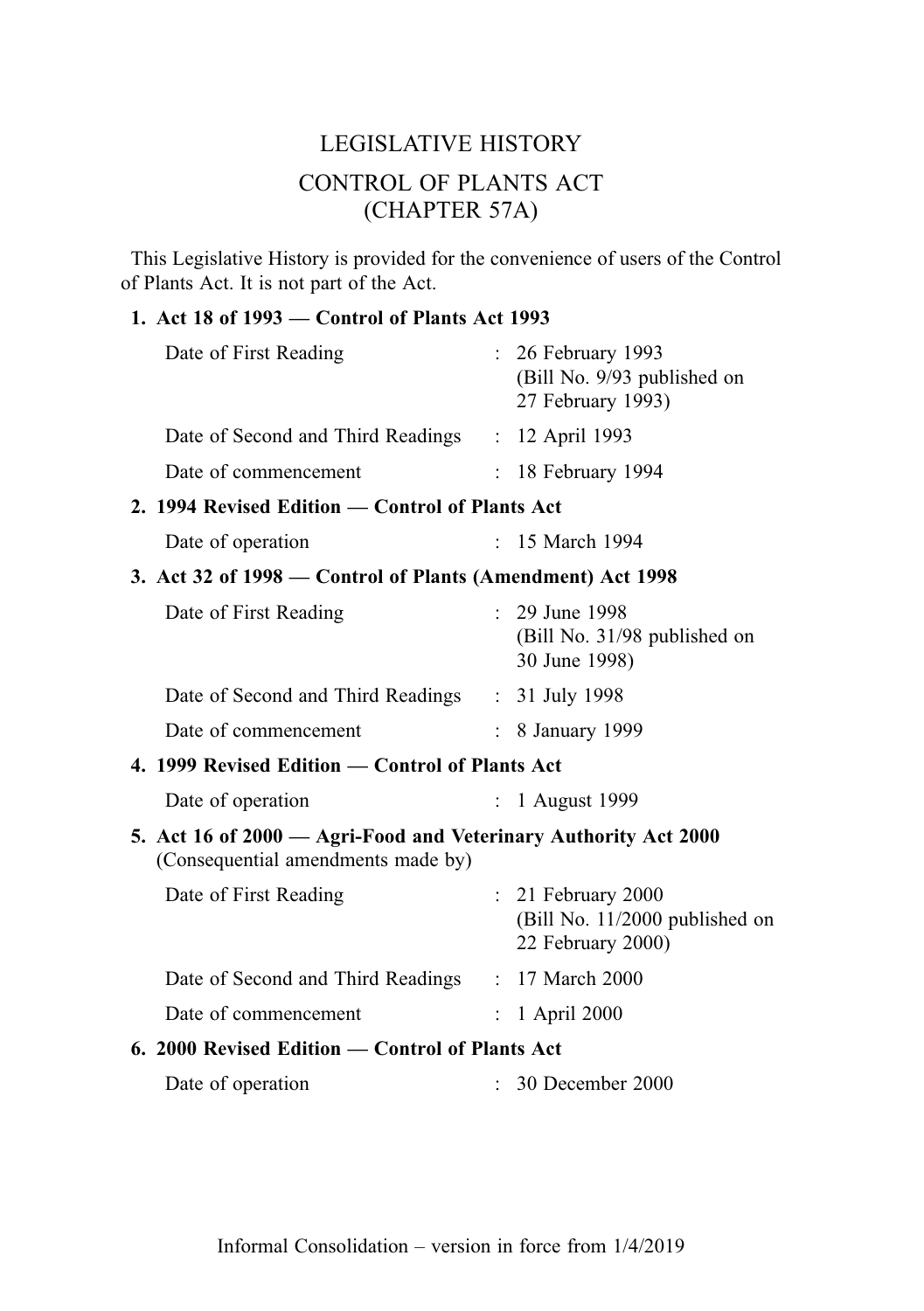# 7. Act 10 of 2019 — National Parks Board (Amendment) Act 2019

| Date of First Reading             | $: 15$ January 2019 (Bill No.             |
|-----------------------------------|-------------------------------------------|
|                                   | $4/2019$ published on 15 January<br>2019) |
| Date of Second and Third Readings | $\therefore$ 12 February 2019             |
| Date of commencement              | $\therefore$ 1 April 2019                 |